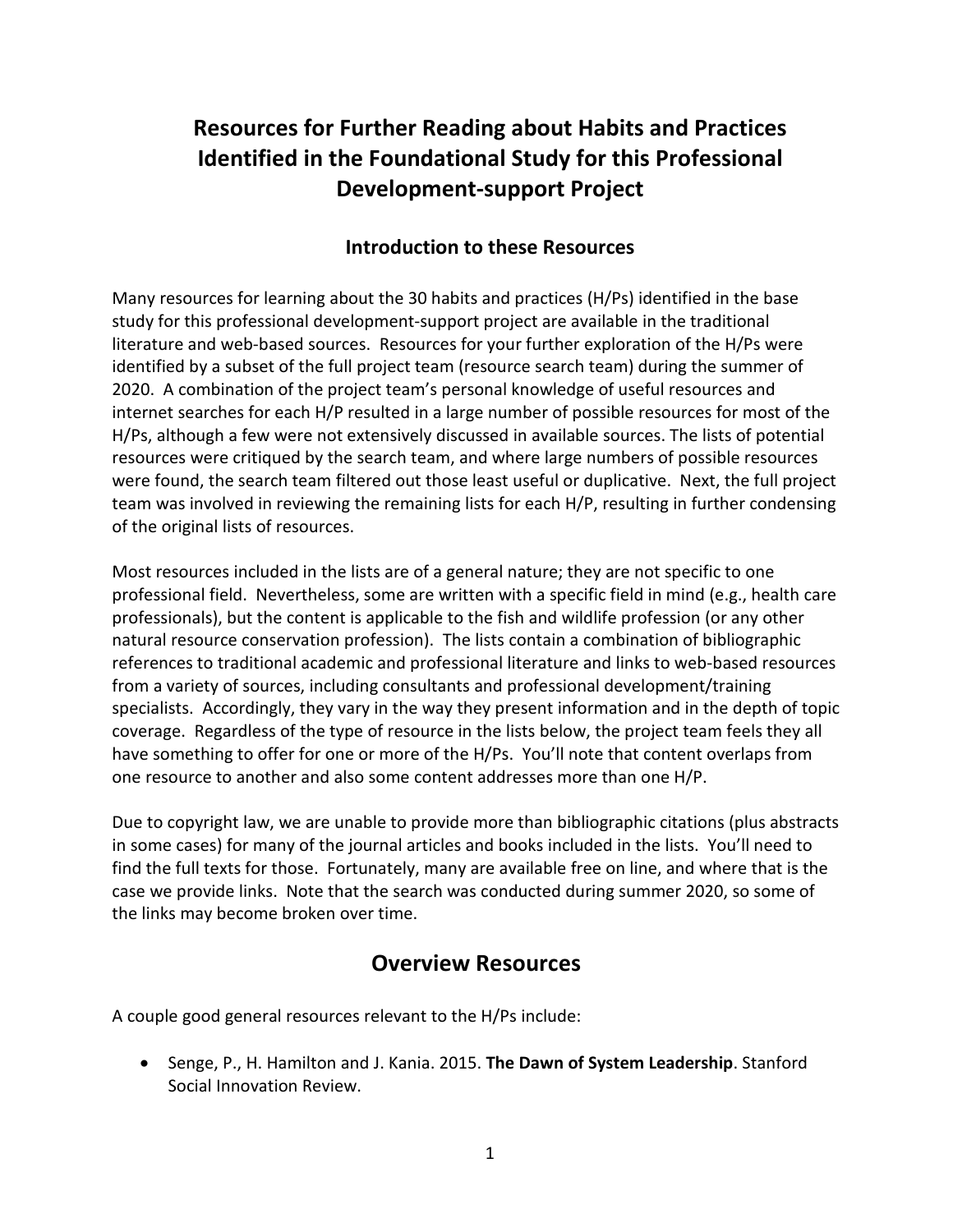• Organ, J.F., D.J. Decker, L.H. Carpenter, W.F. Siemer, and S.J. Riley. 2006. **Thinking Like a Manager: Reflections on Wildlife Management**. Wildlife Management Institute, Washington, DC 106pp.

### **Contents**

# **Critically Inquisitive and Continuously Learning**

#### <span id="page-1-0"></span>**1. Be constructively critical/skeptical: Question assumptions, data, analyses or conclusions critically.**

- Giving Constructive Criticism [Using Emotional Intelligence, an Outline](https://www.theladders.com/career-advice/how-to-give-constructive-criticism) (Ladders)
	- o Defines constructive criticism, brief discussion of the neuroscience behind it, provides steps on how to give constructive criticism and how to use it in the workplace.
- 15 Ways To Offer [Truly Constructive Feedback](https://www.forbes.com/sites/forbescoachescouncil/2017/06/19/15-ways-to-offer-truly-constructive-feedback/#366c50936e9b) (Forbes)
	- $\circ$  15 members of the Forbes Coaches Council each share a clear and easy to implement tip on providing constructive feedback in the workplace.
- [How to Give Kind Criticism, and Avoid Being Critical](https://zenhabits.net/how-to-give-kind-criticism-and-avoid-being-critical/) (Zen Habits)
	- $\circ$  Description of the reasons why we give criticism and how it hurts or angers others. Provides clear suggestions on how to give criticism with kindness by using positive suggestions.
- [How to Give Better Constructive Feedback to Your Colleagues](https://justworks.com/blog/how-to-give-effective-feedback-your-colleagues) (Justworks)
	- o A "step-by-step guide for giving better feedback to your teammates." Provides 4 detailed steps for thinking through constructive feedback and examples that incorporate those steps.
- [5 Tips to Improve your Critical Thinking](https://www.youtube.com/watch?v=dItUGF8GdTw) (TED-Ed)
	- $\circ$  Animated 5 minute YouTube lesson on improving critical thinking. Includes a 5 step process to follow when making a decision to help you "solve any number of problems."
- [6 Critical Thinking Skills You Need to Master Now](https://www.rasmussen.edu/student-experience/college-life/critical-thinking-skills-to-master-now/) (Rasmussen College)
	- $\circ$  Provides a brief definition of critical thinking and 6 critical thinking skills with details on how to improve each skill.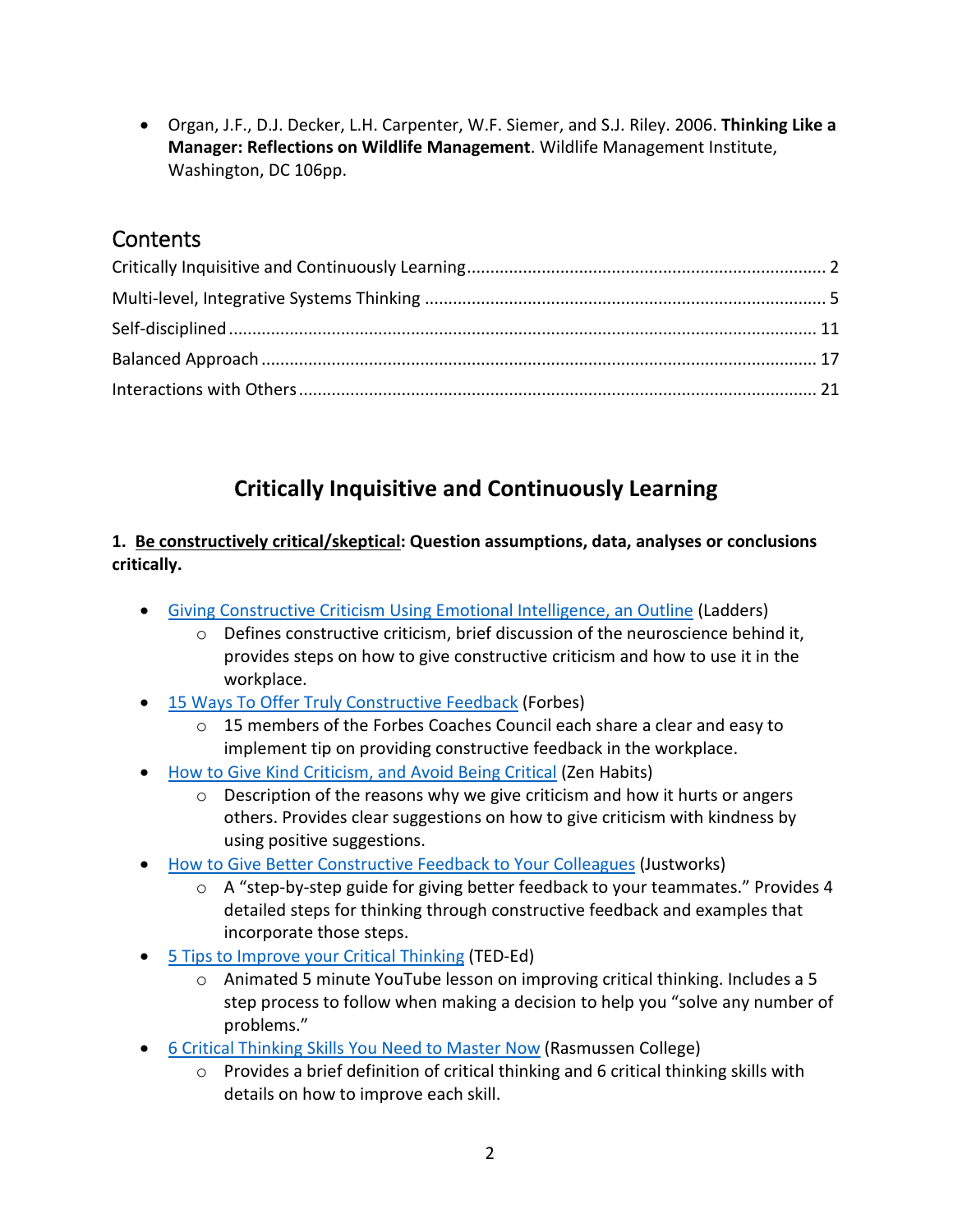- [Critical Thinking: A Literature Review](https://www.google.com/url?sa=t&rct=j&q=&esrc=s&source=web&cd=&ved=2ahUKEwj09Zig1pDrAhXNZc0KHV6NDX4QFjAPegQICBAB&url=https%3A%2F%2Fimages.pearsonassessments.com%2Fimages%2Ftmrs%2FCriticalThinkingReviewFINAL.pdf&usg=AOvVaw3_WBu-C5jdtPVOdSiarBVT) (Pearson)
	- $\circ$  A lengthy deep-dive report into the critical thinking literature with a focus on educators. Includes detailed philosophical and psychological definitions of critical thinking; its connections to metacognition, motivation and creativity; discussion of its development in adults and children; and instructional implications/strategies.

#### **2. Be reflective: Apply a self-critical perspective and evaluate performance for the purpose of adapting and improving.**

- Guide to Models of Reflection [When & Why Should You Use Different Ones](https://lifelonglearningwithot.wordpress.com/2016/05/02/different-models-of-reflection-using-them-to-help-me-reflect/) (Occupational Therapy Blog)
	- $\circ$  A brief guide to different academic models of reflection with commentary on the pros and cons of each.
- [What Is Reflective Practice?](https://www.businessballs.com/self-awareness/reflective-practice/) (BusinessBalls)
	- o Comprehensive overview article that includes definitions of reflection, various types and models of it, techniques for being reflective and a self-assessment. It has numerous academic citations and a lengthy reference list.
- [Reflective](https://libguides.scu.edu.au/reflectivepractice/home) Practice (Southern Cross University)
	- $\circ$  Educational guide on reflective practice for health care professionals that could be adapted to other fields. Covers why you should use reflective practice, when to use it, examples and types of reflection. Also includes an extensive list of recommended readings.

#### **3. Be open-minded: Take a fresh look at a situation and search for factors that may have been missed in the past.**

- [9 Smart Ways To Keep An Open Mind In The Workplace](https://medium.com/remote-symfony-team/9-smart-ways-to-keep-an-open-mind-in-the-workplace-2af41967812c) (Medium Remote Symfony Team )
	- $\circ$  Brief description of 9 easy to implement ways to be open minded at work.
- [The Benefits of Being Open-Minded](https://www.verywellmind.com/be-more-open-minded-4690673) (Verywell Mind)
	- $\circ$  Detailed easy to read article that describes open-mindedness, its benefits, factors the influence it, and tips on how to be more open-minded.
- [A New Way to Become More Open-Minded](https://hbr.org/2018/11/a-new-way-to-become-more-open-minded?registration=success) (Harvard Business Review)
	- o Brief conversational article on the psychological underpinnings of openmindedness and its various components. Includes a link to a self-assessment.
- [Contradict Yourself to Become More Open-Minded](https://psychologycompass.com/blog/open-minded/) (Psychology Compass)
	- o Discusses open-mindedness in terms of understanding and avoiding cognitive biases with 3 tips for combatting cognitive biases. Has an exercise and an openmindedness assessment report card.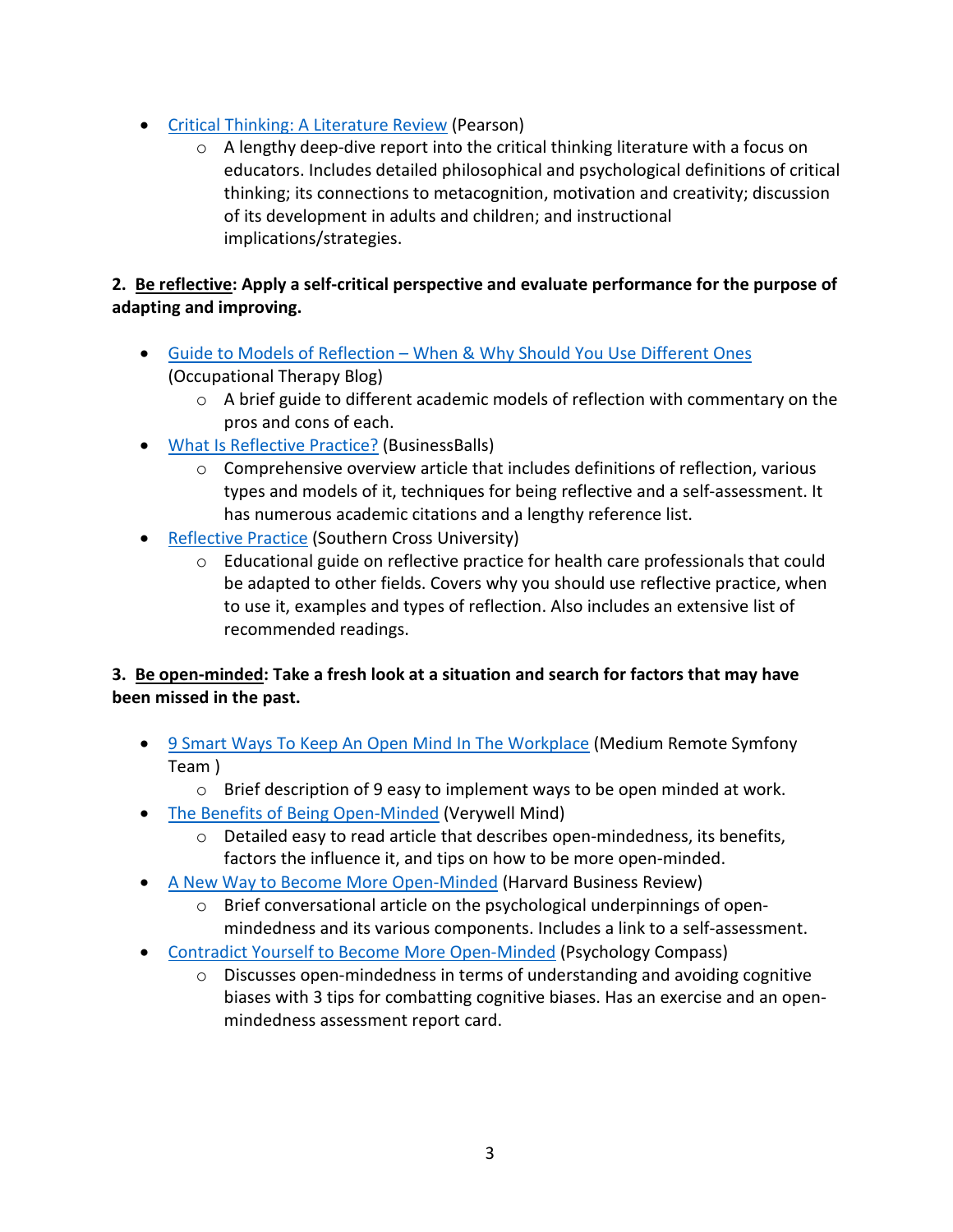**4. Be flexible: Reserve the option to change one's mind (and accept others doing so) if new evidence or understanding of a situation indicates that is prudent.**

- [25 Ways I Can Improve My Flexibility at Work](https://www.opensourcedworkplace.com/news/25-ways-i-can-improve-my-flexibility-at-work) (Open Sourced Workplace)
	- $\circ$  25 tips broken into 4 categories to be more flexible at work; 1) developing a flexibility mindset, 2) building flexible skills, 3) encouraging flexible teams, and 4) attaining a work-life balance. There is also a brief description of all 25 tips.
- [Importance of Workplace Adaptability and Flexibility](https://www.opensourcedworkplace.com/news/importance-of-workplace-adaptability-and-flexibility) (Open Sourced Workplace)
	- o Brief discussion of workplace adaptability and flexibility. Has 10 factors of workplace flexibility, 5 crucial skills of adaptability and 5 ways to show adaptability at work.
- [4 Tips For Being More Flexible and Adaptable](https://www.bizjournals.com/bizjournals/how-to/growth-strategies/2014/03/4-tips-for-being-more-flexible-and-adaptable.html) (The Business Journals)
	- o Brief description of 4 "skills to nurture as you embark on developing your team's ability to adapt."
- 11 Habits of Exceptionally Flexible (and Successful) People (Inc.)
	- o Very quick read that lists 11 habits of people who are flexible in a work environment.
- [Adaptable Leaders Have These 3 Types of Flexibility](https://www.ccl.org/articles/leading-effectively-articles/adaptability-1-idea-3-facts-5-tips/) (Center for Creative Leadership)
	- o A general description of 3 components of adaptability: 1) cognitive flexibility, 2) emotional flexibility, and 3) dispositional flexibility. Article concludes with several tips for becoming a more flexible leader.
- [10 Quickest Ways to Develop your Adaptability and Flexibility Skills](https://esoftskills.com/10-soft-skills-you-need-adaptability-and-flexibility-7/) (eSoft Skills)
	- o Brief description of 10 actionable ways to develop flexibility. Includes a couple videos on the topic as well.

**5. Be adaptive: Approach your work from the perspective of learning while doing; think of management as an experiment and take every opportunity to assess and learn from experience.**

- [How to Be an Adaptive Learner to Be an Effective Leader](https://edbrenegar.com/adaptive-learner-effective-leader/) (Ed Brenegar)
	- o Discussion on how to practice adaptive learning and its benefits. Part of the Circle of Impact leadership model.
- Cutrer WB, Miller B, Pusic MV, Mejicano G, Mangrulkar RS, Gruppen LD, Hawkins RE, Skochelak SE, Moore DE Jr. [Fostering the Development of Master Adaptive Learners: A](https://pubmed.ncbi.nlm.nih.gov/27532867/)  [Conceptual Model to Guide Skill Acquisition in Medical Education.](https://pubmed.ncbi.nlm.nih.gov/27532867/) Academic Medicine 2017 Jan;92(1):70-75. doi: 10.1097/ACM.0000000000001323. PMID: 27532867.
	- o **Abstract**: Change is ubiquitous in health care, making continuous adaptation necessary for clinicians to provide the best possible care to their patients. The authors propose that developing the capabilities of a Master Adaptive Learner will provide future physicians with strategies for learning in the health care environment and for managing change more effectively. The concept of a Master Adaptive Learner describes a metacognitive approach to learning based on selfregulation that can foster the development and use of adaptive expertise in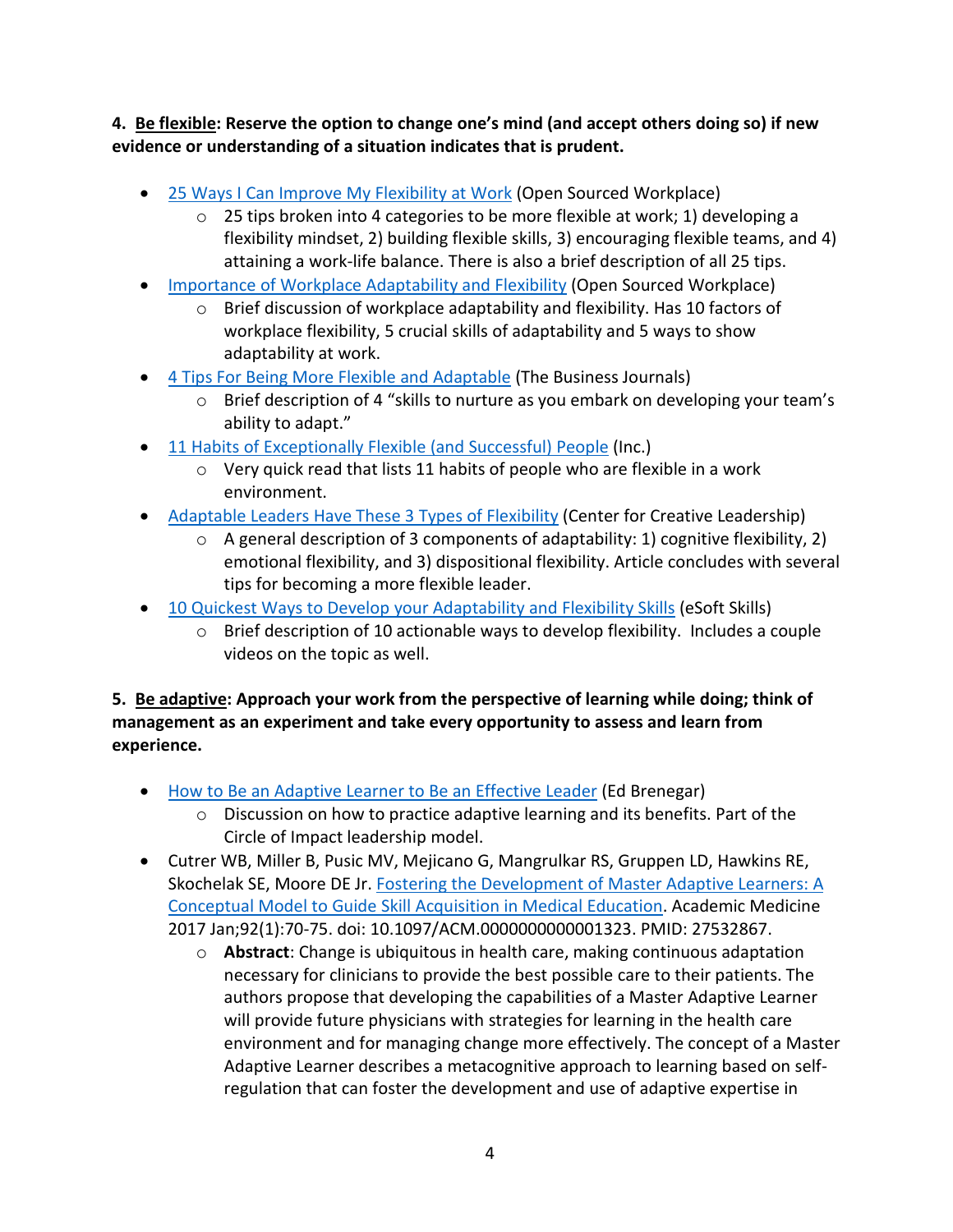practice. The authors describe a conceptual literature-based model for a Master Adaptive Learner that provides a shared language to facilitate exploration and conversation about both successes and struggles during the learning process.

**6. Be inquisitive/curious: Learn as much as possible about an issue in order to understand how the social-ecological system in which the management opportunity or problem is embedded works and to identify probable impacts of management; ask lots of "how" and "why" questions and seek new evidence to support (or refute) existing perceptions.**

- [Why Curiosity Matters](https://hbr.org/2018/09/curiosity) (Harvard Business Review)
	- $\circ$  "New research shows that curiosity is vital to an organization's performance—as are the particular ways in which people are curious and the experiences they are exposed to. This package examines how leaders can nurture curiosity throughout their organizations and ensure that it translates to success."
- [The Importance of Inquisitiveness](https://www.linkedin.com/pulse/importance-inquisitiveness-carole-randolph-jurkash-jd) (LinkedIn)
	- $\circ$  Description of the differences between inquisitiveness and curiosity. Lists the traits of an inquisitive general council that can be translated to other professions.
- [Curiosity in the Workplace: How to Develop an Inquisitive Attitude and Become a Better](https://thriveglobal.com/stories/curiosity-in-the-workplace-how-to-develop-an-inquisitive-attitude-and-become-a-better-leader/)  [Leader](https://thriveglobal.com/stories/curiosity-in-the-workplace-how-to-develop-an-inquisitive-attitude-and-become-a-better-leader/) (Thrive Global)
	- $\circ$  Makes the case for the importance of remaining curious with some easy to implement suggestions for how to become more curious in the workplace.
- [The Importance of Being Curious](https://www.harvardbusiness.org/the-importance-of-being-curious/) (Harvard Business Publishing Corporate Learning)
	- $\circ$  Brief conversational read about curiosity in the workplace and how it can be developed.
- [Using Curiosity to Enhance Meaningfulness of Work](https://gbr.pepperdine.edu/2019/08/using-curiosity-to-enhance-meaningfulness-of-work/) (Graziadio Business Review)
	- o "Curiosity is a powerful catalyst for boosting career- and job-related meaningfulness. This paper describes three ways a curious mindset ignites this felt sense. Steps for developing related behaviors and attitudes also are outlined." Includes exercises, suggestions for further reading and an extensive reference list to published research papers.

# **Multi-level, Integrative Systems Thinking**

- <span id="page-4-0"></span>• Holistic Approach to Strategy, Policy Development, and Planning (Medium)
	- $\circ$  An in-depth set of articles useful for thinking about a holistic approach to strategy, policy development, and planning (systems thinking):
		- [Holistic Approach to Strategy, Policy Development, and Planning —](https://medium.com/@carolsanford/holistic-approach-to-strategy-policy-development-and-planning-part-1-76b57a7ba9af) Part 1
		- [Overview of the System of Systems](https://medium.com/@carolsanford/holistic-approach-to-strategy-policy-development-and-planning-part-2-20b556919f26) Part 2
		- Understanding Planning From the Top Down Part 3
		- Key to Getting Systematic Thinking for Wholes  $-$  Part 4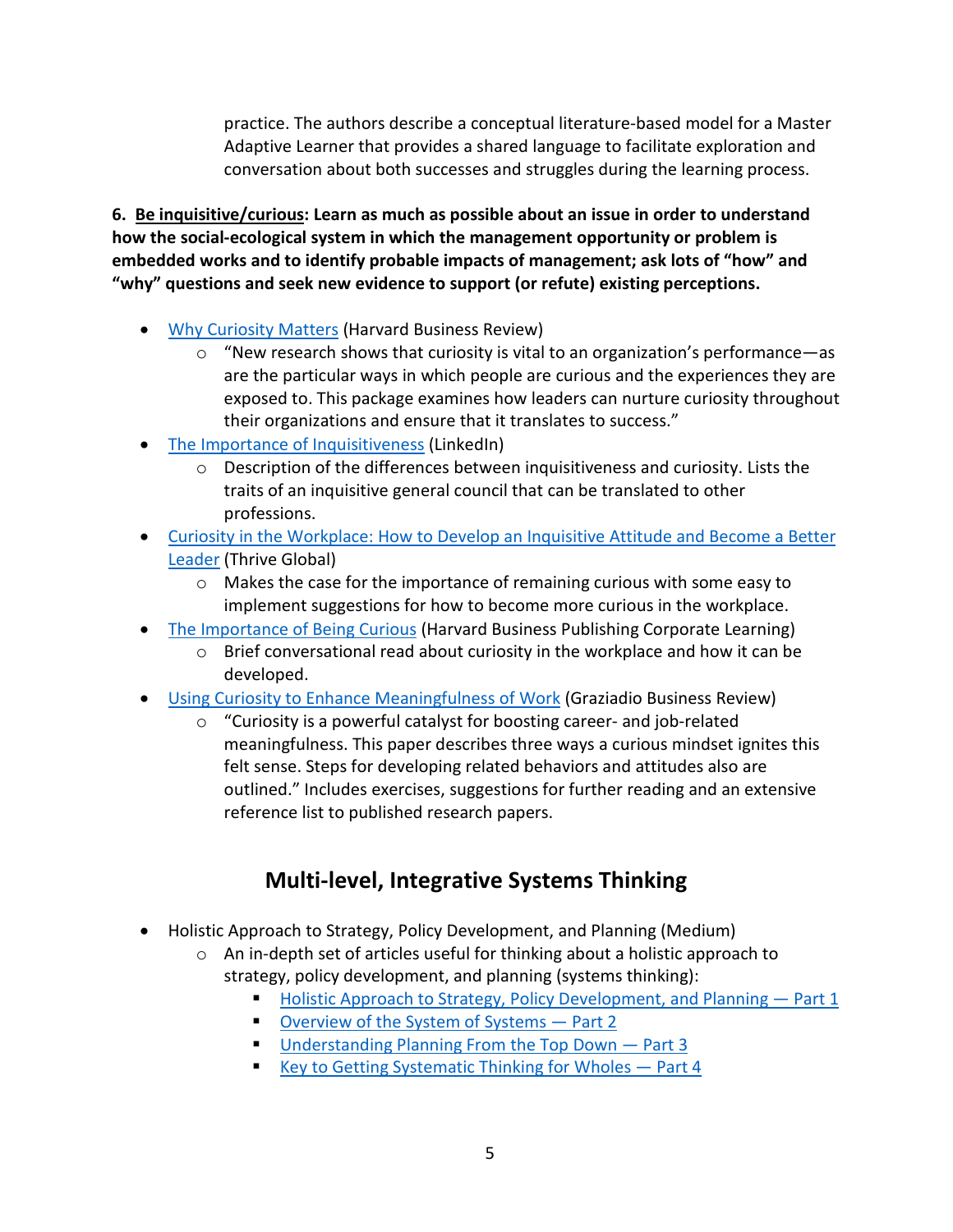**7. Be holistic and think comprehensively: See the whole situation by studying its parts, understanding how they fit together and identifying what's missing. Every specific situation is embedded in a larger context that either affects or is affected by management actions at any level.** 

- [Three Principles of Holistic Thinking](https://www.paulterryconsultinggroup.com/three-principles-of-holistic-thinking) (Paul Terry Consulting Group)
	- o Uses a puzzle metaphor to describe 3 principles of holistic thinking in the workplace: 1) know your overall objective, 2) correctly frame the problem/challenge, and 3) learn to recognize patterns.
- Thinking and Planning for the  $21^{st}$  [Century: A Holistic Approach to Thinking and Planning](https://fas.org/irp/doddir/army/usfk_j2/think.htm) (Federation of American Scientists)
	- o Detailed deep dive into many aspects of comprehensive thinking and planning. Makes the case that there is a need to modify current methods of thinking and planning to be more holistic by incorporating the philosophical and historical context.

#### **8. Be inclusive: Seek information about and try to include any primary and secondary stakeholders in a management decision or action; attempt to secure their input and involvement.**

- [Stakeholder Identification, Engagement and Empowerment](https://inclusiveinfra.gihub.org/action-areas/stakeholder-identification-engagement-and-empowerment/) (Inclusive Infrastructure)
	- $\circ$  Overview article on stakeholder engagement with a focus on being inclusive to all groups of people. It has succinct key messages, detailed definitions and describes the context.
- Decker, D.J., Forstchen, A.B., Pomeranz, E.F., Smith, C.A., Riley, S.J., Jacobson, C.A., Organ, J.F. and Batcheller, G.R. (2015), Stakeholder engagement in wildlife [management: Does the public trust doctrine imply limits?](https://wildlife.onlinelibrary.wiley.com/doi/10.1002/jwmg.809) Journal of Wildlife Management, 79: 174-179. doi:10.1002/jwmg.809
	- o **Abstract**: Recent evolution of the wildlife management institution in the United States includes adoption of good governance principles, wherein stakeholders expect and are provided opportunities for input and involvement in making decisions about public wildlife resources. Concurrently and perhaps paradoxically, state wildlife agencies are encouraged to operate with fidelity to the public trust doctrine and the principles of public trust administration, which may require trust administrators (i.e., appointed commissioners and public wildlife managers) to keep trust beneficiaries (i.e., theoretically all citizens, but especially special interests) at arm's length (i.e., restricted from having undue control) with respect to directly influencing decision-making. In addition, public trust administration includes citizens taking responsibility for holding trust administrators accountable and requires government to provide citizens recourse for doing so. In practice, however, accountability typically is achieved through political influence or litigation, both routes antithetical to efficient public trust resource administration. This set of potentially conflicting expectations—practicing good governance through citizens' engagement in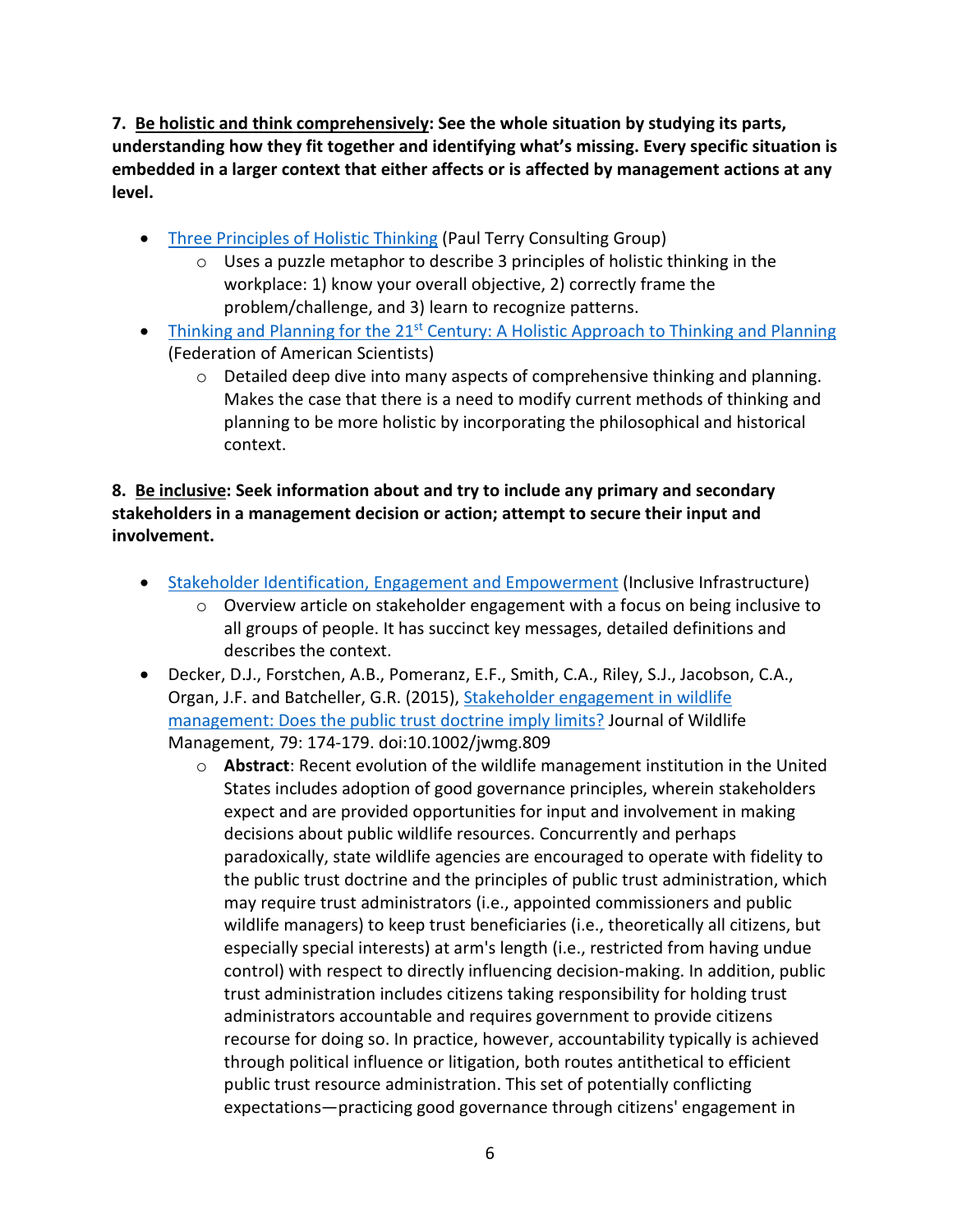wildlife decision-making processes, limiting beneficiaries' direct influence on decisions of trust administrators, and citizens' responsibility for holding trust administrators accountable—creates an apparent conundrum for state wildlife agencies. As a catalyst for deliberation about the implications of public trust doctrine in the wildlife profession, we describe potential problems and suggest ways for public wildlife managers to perform their responsibilities with due diligence to the combined expectations and requirements of good governance and the public trust doctrine.

- Daniel J. Decker, Charles C. Krueger, Richard A. Baer Jr., Barbara A. Knuth & Milo E. Richmond (1996) [From clients to stakeholders: A philosophical shift for fish and](https://www.tandfonline.com/doi/abs/10.1080/10871209609359053) wildlife [management,](https://www.tandfonline.com/doi/abs/10.1080/10871209609359053) Human Dimensions of Wildlife, 1:1, 70-82, DOI: [10.1080/10871209609359053](https://doi.org/10.1080/10871209609359053)
	- o **Abstract**: Fish and wildlife management in North America has been experiencing a fundamental philosophical shift among professional managers and policy makers about who are the beneficiaries of management. This has been reflected in broadening notions of who should be considered in decision making; not just traditional clients who pay for and receive services of managers, but all stakeholders in fish and wildlife management. The term "stakeholder"; has emerged to represent any citizen potentially affected by or having a vested interest (a stake) in an issue, program, action or decision leading to an action. The stakeholder approach in management decision making recognizes a larger set of beneficiaries of management (including, in concept, future generations) than the traditional concepts of constituencies and clients, or customers, a term currently popular among fish and wildlife agencies. The stakeholder approach requires: (1) identification of important stakeholders, (2) flexibility in selection of methods for incorporating stakeholder input in decision making to account for specific contexts, (3) development of a professional management philosophy strong enough to resist powerful special interests when broader public interests are in the balance, (4) development of ways to weigh stakeholder views on issues in management decision making, and (5) establishment of effective strategies for communication between managers and stakeholders and among stakeholders to encourage understanding and compromise.
- Decker, D.J., Forstchen, A.B., Siemer, W.F., Smith, C.A., Frohlich, R.K., Schiavone, M.V., Lederle, P.E. and Pomeranz, E.F. (2019), [Moving the paradigm from stakeholders to](https://wildlife.onlinelibrary.wiley.com/doi/abs/10.1002/jwmg.21625)  [beneficiaries in wildlife management.](https://wildlife.onlinelibrary.wiley.com/doi/abs/10.1002/jwmg.21625) Journal of Wildlife Management, 83: 513-518. doi:10.1002/jwmg.21625
	- o **Abstract**: Wildlife management is evolving in many ways including adaptation of philosophy and practices to contemporary ideas about governance of wildlife as public trust resources. Inherent to good governance is citizen engagement, especially regarding who is engaged and to what ends management efforts are directed. Two decades ago, the profession was encouraged to shift from a client orientation (i.e., a narrow focus on people who pay for services and products) to a stakeholder orientation (i.e., any people affected by or affecting wildlife or its management). We believe that it is time again to broaden thinking about the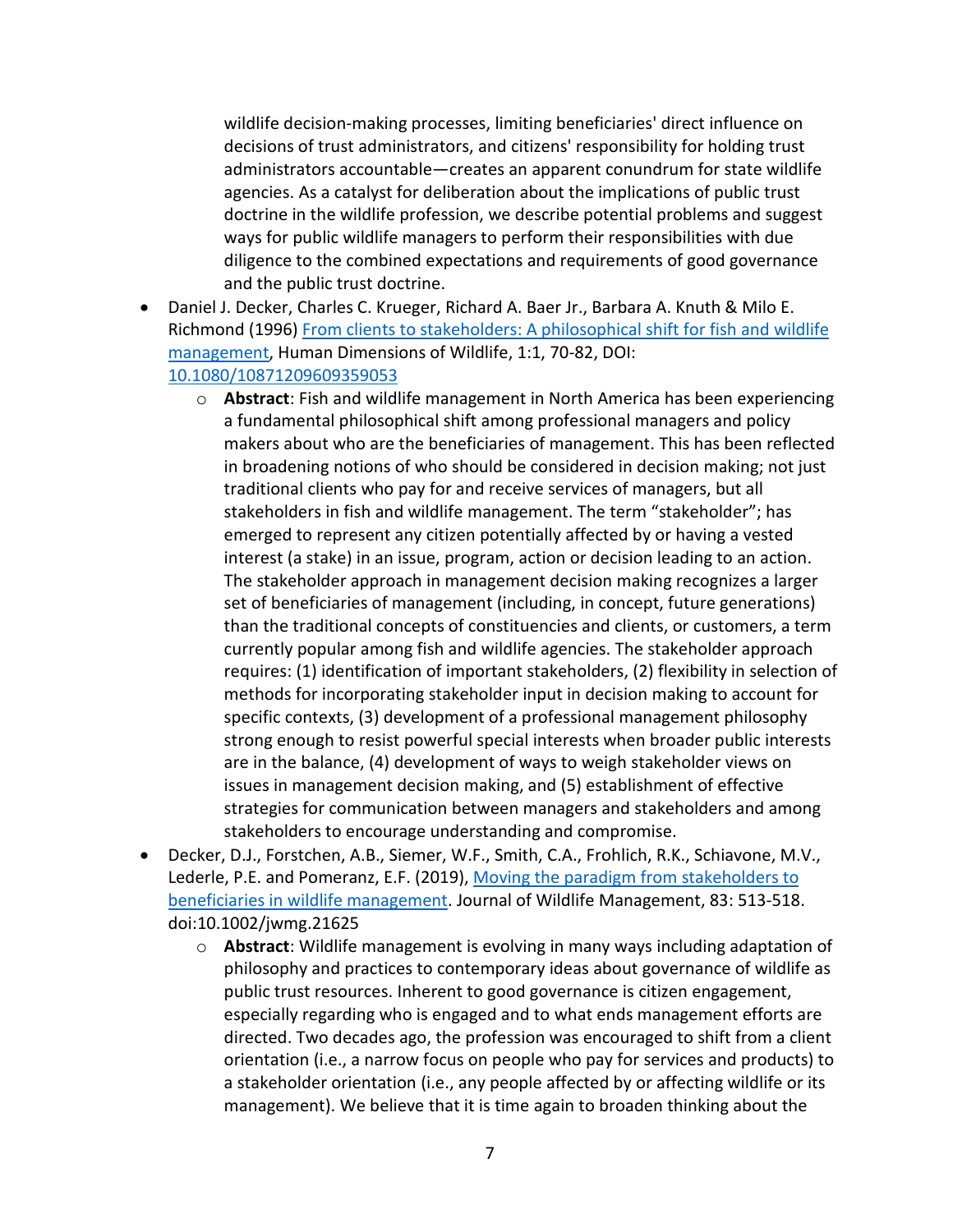related questions: wildlife management for whom and for what? We argue that management needs to shift slightly from a stakeholder orientation to a beneficiary orientation. This shift may be less challenging than the earlier call for change but nevertheless has implications for practices of public engagement and for objectives and outcomes of wildlife management that bring the enterprise into better alignment with the expectations of public trust resource management.

- Chase, L., Siemer, W., & Decker, D. (2002). Designing Stakeholder Involvement [Strategies to Resolve Wildlife Management Controversies.](https://www.jstor.org/stable/3784250?seq=1) *Wildlife Society Bulletin (1973-2006), 30*(3), 937-950.
	- o **Abstract**: Deciding when and how to involve stakeholders in wildlife management is a challenge for state agencies throughout the United States. No single process works well in all cases, and a "cookbook" approach to designing a strategy that will address all the complex situations encountered by wildlife managers is unrealistic. The challenge is great, but experience of wildlife managers together with literature from other fields can help guide agencies toward effective involvement of stakeholders in management. Our analysis suggested that 4 steps were especially useful for designing stakeholder involvement strategies: conducting a situation analysis, defining agency objectives for stakeholder involvement, selecting a general stakeholder involvement approach, and designing a context-specific strategy. To illustrate these steps, we applied them to 2 case studies: elk (*Cervus elaphus*) management in Evergreen, Colorado and white-tailed deer (*Odocoileus virginianus*) management in Cayuga Heights, New York. Our analysis verified that some design elements of stakeholder involvement strategies were unique to specific situations, indicating the need for careful matching of contexts and involvement processes. We found that the desired level of influence of stakeholders was greater in Cayuga Heights than in Evergreen; however, stakeholders in both locations indicated a preference for involvement processes that shared certain characteristics. In both cases, results suggested that agencies should invest the resources necessary to implement stakeholder involvement processes that use scientific information, have genuine influence on decisions, treat citizens fairly, and promote communication and education. While certain aspects of stakeholder involvement strategies appeared to be desirable regardless of the context, the common foundation for stakeholder involvement was complemented by tailored strategies based on inquiry, analysis, and judgment.
- Crawford, B., R. Katz, & S. McKay (2017). Engaging Stakeholders in Natural Resource [Decision-Making.](https://www.researchgate.net/publication/334654491_Engaging_Stakeholders_in_Natural_Resource_Decision-Making) Ecosystem Management and Restoration Research Program 10.13140/RG.2.2.13042.66248.
	- o **Abstract**: Natural resource managers frequently face difficult decisions, many of which involve diverse stakeholders, competing objectives, multiple management options, and uncertainty of outcomes. Participatory decision-making has emerged as an effective approach for addressing such decisions. This approach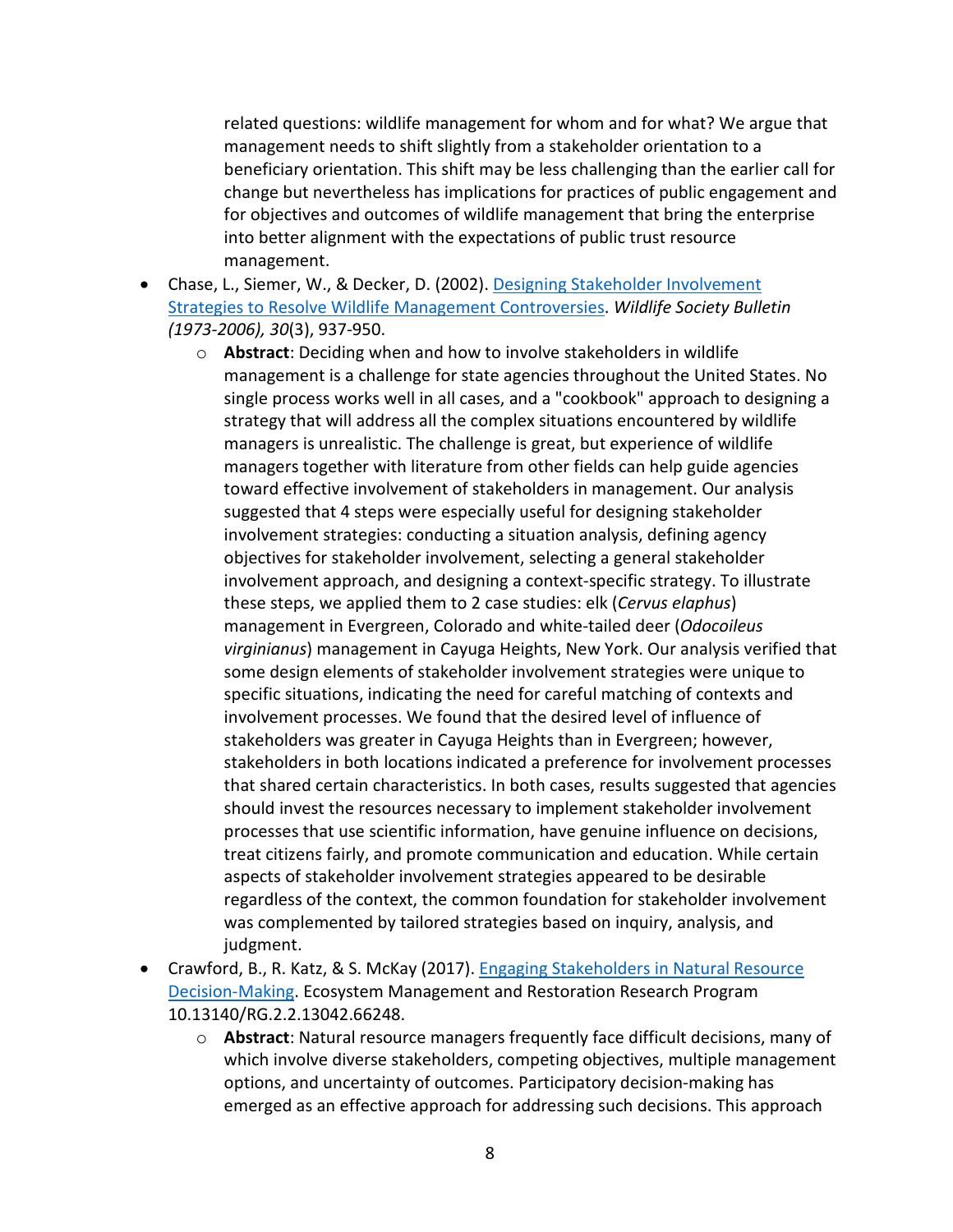hinges on stakeholder engagement-a process that includes fostering a shared understanding of the issue, stakeholder buy-in, and co-creation of solutions as an effective means to address the issue. Effective engagement of stakeholders requires that organizers of the decision-making process have ample knowledge of relationships between stakeholders and the natural resource issue, strategic communication and trust within the community. Although many resources have described methods and tools for executing participatory decision-making (e.g., decision analysis), few resources describe effective methods for initiating the process of stakeholder engagement; this often presents a key barrier to participatory decision-making. This report explores issues and proposes solutions involved in stakeholder engagement to provide a cursory resource for those interested in leading a participatory decision-making process. After introducing the topic of participatory decision-making and highlighting its benefits, steps for initiating the stakeholder engagement process, discussion of common challenges encountered and best practices for overcoming them are presented. In order to more efficiently address natural resource issues, those interested in leading participatory decision-making efforts should apply and pursue further training in the topics discussed in this report.

- Lisa C. Chase, Daniel J. Decker & T. Bruce Lauber (2004) Public Participation in Wildlife [Management: What Do Stakeholders Want?,](https://www.tandfonline.com/doi/abs/10.1080/08941920490466611) Society & Natural Resources, 17:7, 629- 639, DOI: [10.1080/08941920490466611](https://doi.org/10.1080/08941920490466611)
	- o **Abstract**: As public participation in environmental decisions has increased, natural resource management agencies have been challenged to involve stakeholders constructively in the resolution of a variety of contentious issues. This research examines how evaluative criteria, initially derived from theory and literature and then refined based on input from agency staff and stakeholders, can provide natural resource agencies with guidance for designing contextspecific stakeholder involvement strategies. To provide illustrations, we conducted inquiries in two communities experiencing wildlife management conflicts. Results suggest that quality stakeholder involvement processes use scientific information, have genuine influence on decisions, treat citizens fairly, and promote informative communication and learning.
- Donna Vogler, Suzanne Macey, and Amanda Sigouin (2017) [Stakeholder Analysis in](https://www.amnh.org/content/download/158575/2593966/file/LinC7_Stakeholder%20Analysis.pdf)  [Environmental and Conservation Planning,](https://www.amnh.org/content/download/158575/2593966/file/LinC7_Stakeholder%20Analysis.pdf) Lessons in Conservation, Vol. 7, pp. 5–16
	- o **Abstract**: Stakeholders are defined as the people and organizations who are involved in or affected by an action or policy and can be directly or indirectly included in the decision making process. In environmental and conservation planning, stakeholders typically include government representatives, businesses, scientists, landowners, and local users of natural resources. These groups of stakeholders often have very different positions and values that may be difficult to reconcile with each other and the planned project. This synthesis provides a brief overview of why it is important to incorporate different stakeholders, including underrepresented groups and "hidden" stakeholders, in the planning process and discusses the potential benefits of inclusion. Before involving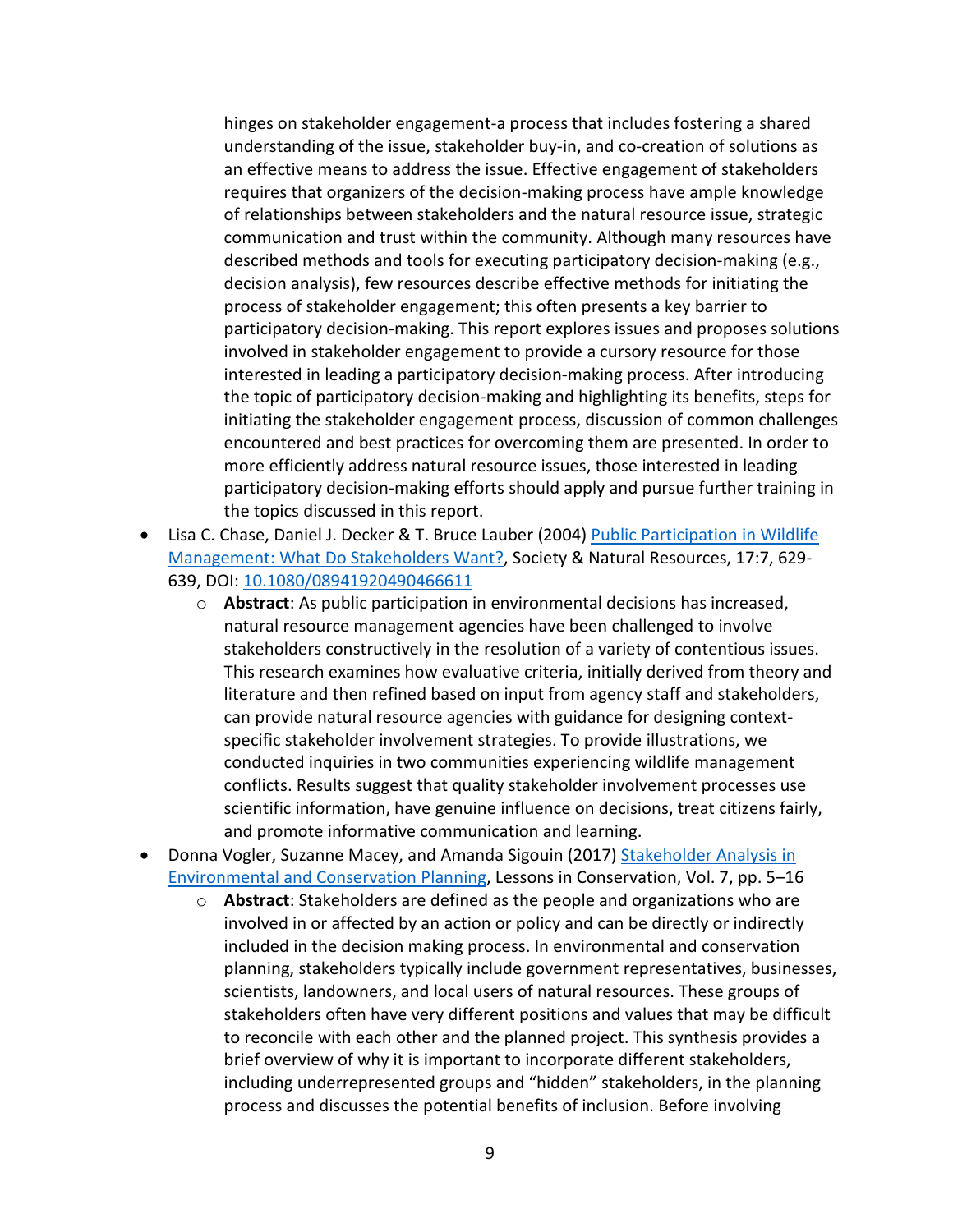stakeholders, conducting a stakeholder analysis can help to identify relevant stakeholders and to assess their views and interests on a proposed project. The synthesis describes specific techniques for conducting a formal stakeholder analysis, such as the use of stakeholder tables and a stakeholder influence/interest grid. Finally, the synthesis also highlights some approaches and strategies that can help to facilitate a fair and productive participatory process.

- Leong, K.M., Decker, D.J., & Lauber, T.B. (2012). Stakeholders as beneficiaries of wildlife management. In D.J. Decker, S.J. Riley, & W.F. Siemer (Eds.), [Human Dimensions of](https://jhupbooks.press.jhu.edu/title/human-dimensions-wildlife-management)  Wildlife Management  $(2^{nd}$  ed.) (pp. 26-40). Johns Hopkins University Press. ISBN 9781421406541.
	- o This chapter explores "the role of stakeholders in wildlife management. Stakeholder engagement helps managers fully realize their role in managing public trust resources. By incorporating the full range of stakeholders throughout all stages of management, agencies improve the durability of decisions and the sustainability of management activities."
- Lauber, T.B., Decker, D.J., Leong, K.M, Chase, L.C., & Schusler, T.M. (2012). Stakeholder engagement in wildlife management. In D.J. Decker, S.J. Riley, & W.F. Siemer (Eds.), Human Dimensions of Wildlife Management (2<sup>nd</sup> ed.) (pp. 139-156). Johns Hopkins University Press. ISBN 9781421406541.
	- o "Stakeholder engagement at multiple geographical and temporal scales is becoming a regular practice in wildlife management. This intervention represents expanded attempts to increase transparency of decision-making processes and improve accountability (both important components of good governance)."

**9. Be creative, divergent, and imaginative: Look for opportunities to create entirely new solutions to a problem at hand without undue concern about diverging from conventional practice.**

- [4 Ways Creative Thinking Drives Professional Success](https://blog.dce.harvard.edu/professional-development/4-ways-creative-thinking-drives-professional-success) (Harvard Division of Continuing Education
	- $\circ$  Brief read on 4 tips to inspire creativity in professional life: 1) see with fresh eyes, 2) make no assumptions, 3) spew ideas, and 4) start with the positive.
- [Convergent Thinking vs. Divergent Thinking: Why Planning Isn't Always the Right Thing](https://www.wrike.com/blog/convergent-thinking-vs-divergent-thinking/)  [to Do](https://www.wrike.com/blog/convergent-thinking-vs-divergent-thinking/) (Wrike)
	- $\circ$  Detailed discussion on convergent and divergent thinking and how it relates to project management. Includes a descriptive video and 3 steps to follow to enable more divergent thinking.
- [Strategies and Tools for Divergent Thinking](https://instructionaldesignfusions.wordpress.com/2010/10/23/strategies-and-tools-for-divergent-thinking/) (Instructional Design Fusions)
	- $\circ$  Basic guidelines for supporting divergent thinking, descriptions of various techniques that professionals can employ, and a listing of technology that can be used to support divergent thinking.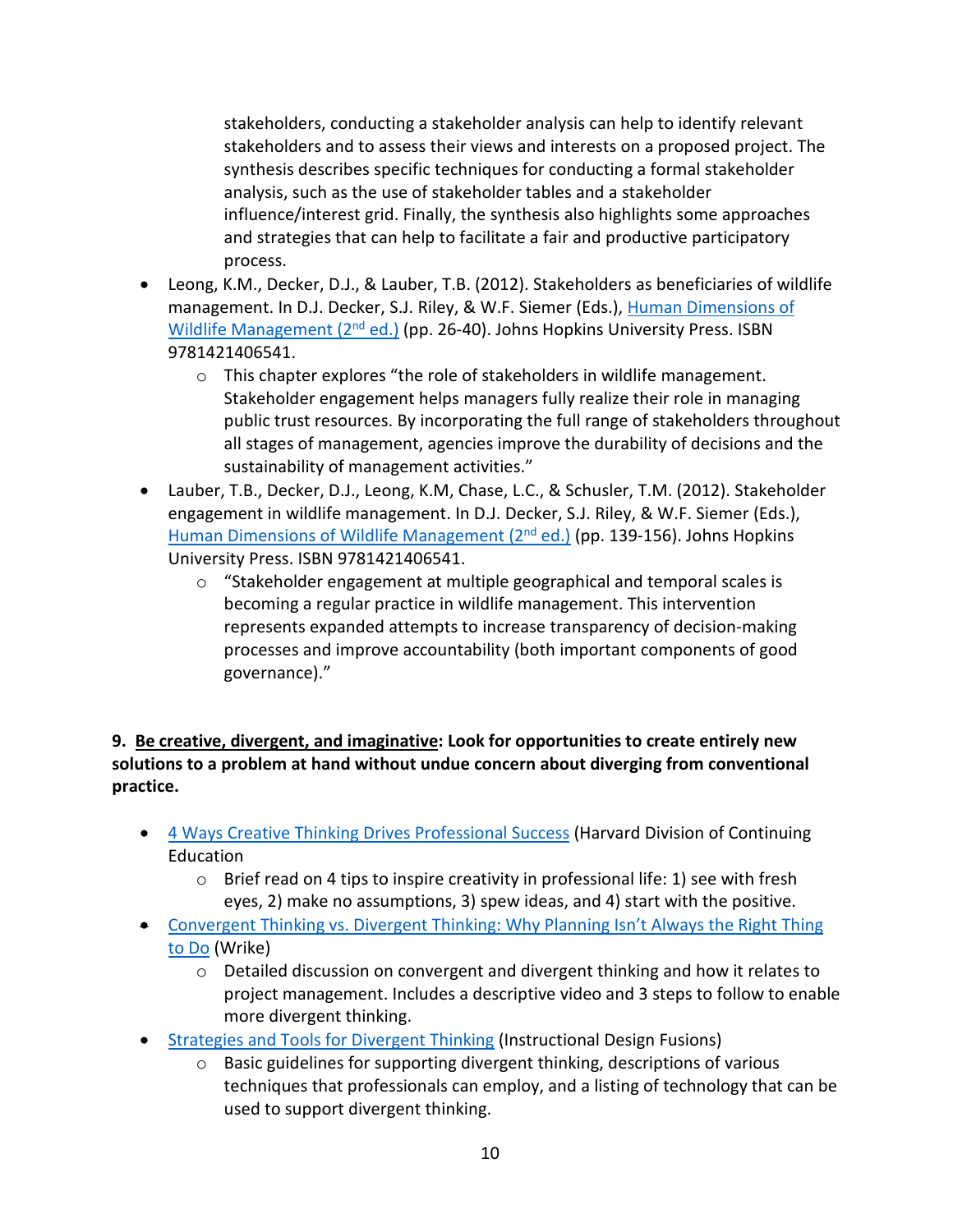- [10 Ways to Boost Your Imagination and Achieve Big Things](https://www.lifehack.org/articles/communication/10-ways-ignite-your-imagination-and-accomplish-big-things.html) (Lifehack)
	- $\circ$  Brief description of 10 ways to empower your mind through imagination to achieve your goals.
- [What is Creative Thinking?](https://www.thebalancecareers.com/creative-thinking-definition-with-examples-2063744) (The Balance Careers)
	- $\circ$  Brief read on creative thinking with definitions, a description of how it works, a discussion of the different types and its benefits.
- Creativity Skills: Definition, Tips and Examples (Indeed Career Guide)
	- o Defines creativity, provides examples of creativity skills, lists activities and exercises that can be done to improve it, includes ways to foster creativity in the workplace and how creativity skills can be highlighted in a resume or job interview.
- [17 Ways to Develop Your Creativity](https://www.verywellmind.com/how-to-boost-your-creativity-2795046) (Verywell Mind)
	- $\circ$  "Creativity is all about finding new ways of solving problems and approaching situations. This isn't a skill restricted to artists, musicians or writers; it is a useful skill for people from all walks of life. If you've ever wanted to boost your creativity, these tips can help."
- [7 Steps You Need To Take To Be Creative At Work](https://www.lifehack.org/articles/productivity/7-steps-you-need-take-creative-work.html) (Lifehack)
	- $\circ$  "In almost every job there are opportunities for creativity and innovation sometimes they are small procedural improvements, and sometimes they are big, risky innovations." Includes 7 key steps to "put some imagination and creativity into your work."

### **Self-disciplined**

<span id="page-10-0"></span>**10. Be scientific: Approach technical assessments by means of scientific methods and principles; evaluate the methods used to address an issue to ensure the conclusions or recommendations are sound.**

- [Evaluating Scientific Claims \(Or, Do We Have to Take the Scientist's Word for It?\)](https://blogs.scientificamerican.com/doing-good-science/evaluating-scientific-claims-or-do-we-have-to-take-the-scientists-word-for-it/) (Scientific American)
	- o Articulates ways of identifying the credibility of scientific claims and the scientists who make them.
- [Scientific Integrity in Public Policy](https://www.acs.org/content/acs/en/policy/publicpolicies/science-policy/scientificintegrity.html) (American Chemical Society)
	- $\circ$  In depth article on the role of science and integrity. Makes science and integrity recommendations for governments including information on the scientific processes and procedures, data quality, use, review, and preservation and scientific access and advice.

**11. Be logical: Seek general understanding of a problem in a way that shows clear, sound reasoning and is obviously sensible to others under the circumstances.**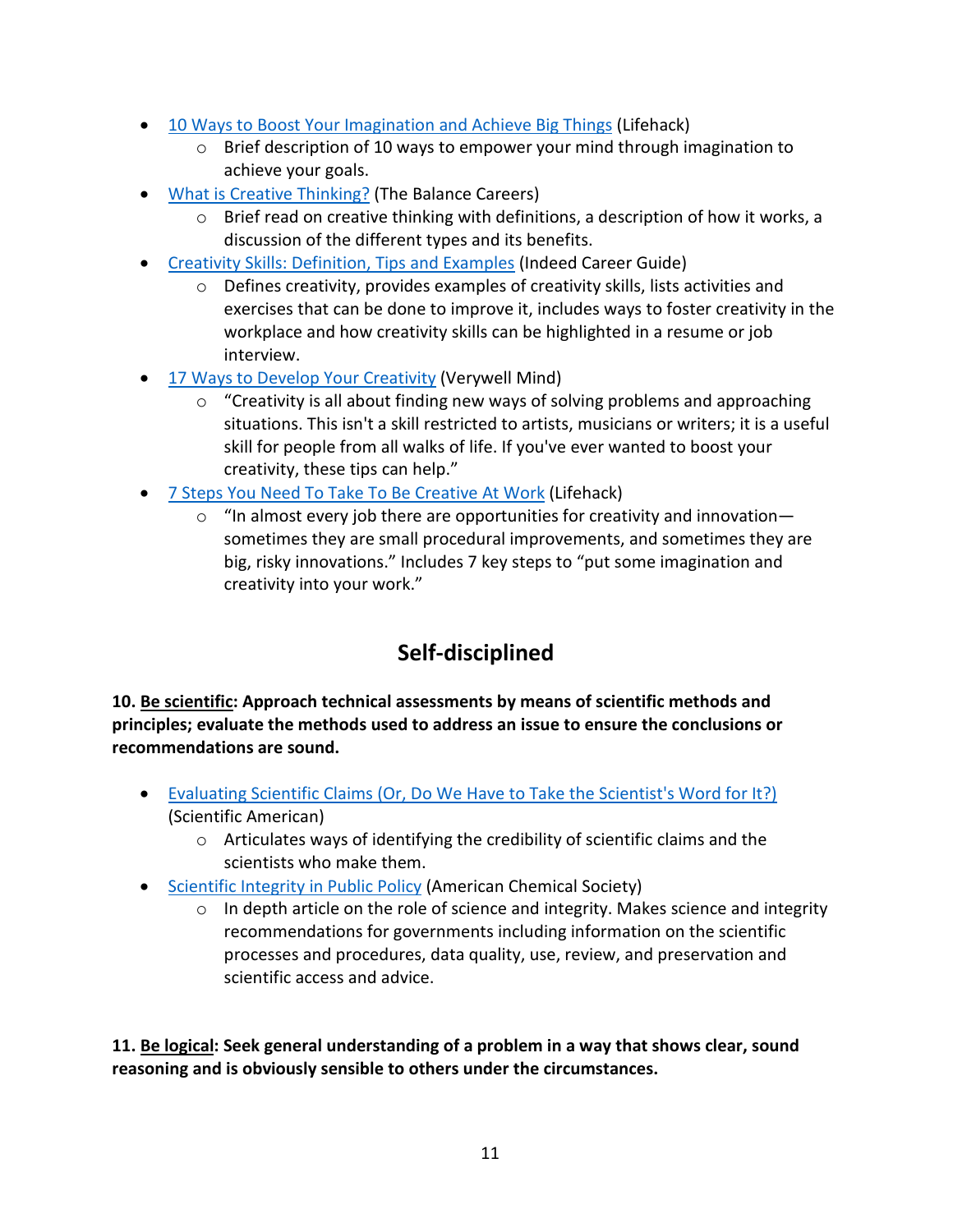- [The Importance of Logical Thinking in the Workplace](https://www.thebalancecareers.com/logical-thinking-definition-with-examples-2059690) (The Balance Careers)
	- o Brief read on logical thinking with definitions, examples, and how to demonstrate logical thinking on resumes and in interviews.
- [4 Ways to Use and Improve Your Logical Reasoning Skills](https://www.indeed.com/career-advice/career-development/improve-your-logical-reasoning) (Indeed Career Guide)
	- Describes logical reasoning and 4 ways to use it in the workplace: 1) identifying the different types, 2) determining how the types apply to the workplace, 3) preparing to take a logical reasoning test, and 4) taking the test through your employer.
- **[Logical Thinking](https://www.cleverism.com/skills-and-tools/logical-thinking/) (Cleverism)** 
	- o Very brief article on why logical thinking is important and some tips to help improve logical thinking skills.
- [What Is Logical Thinking and How to Strengthen It](https://www.lifehack.org/594032/logical-thinking) (Lifehack)
	- o Discussion of logical thinking through the lens of the brain's hemispheres and 4 ways it can be practiced and improved.
- [The 10 Habits of Logical People](https://fee.org/articles/the-10-habits-of-logical-people/) (Foundation for Economic Education)
	- o Brief description of "10 habits that people must cultivate if they are to think clearly and effectively."
- [How Logical Reasoning Works](https://www.braingymmer.com/en/blog/logical-reasoning/) (Brain Gymmer)
	- $\circ$  Comprehensive article defining the types of logical reasoning, how it relates to problem-solving and how to improve logical thinking skills. Includes diagrams to demonstrate concepts and logical thinking skill problems.
- [10 Tips for Sharpening your Logical Thinking](https://www.techrepublic.com/blog/10-things/10-tips-for-sharpening-your-logical-thinking/) (TechRepublic)
	- o "Logical thinking helps you discern the truth, solve problems, and make good decisions -- unless your logic is flawed. Here are a few principles that will help ensure correct reasoning."

#### **12. Be systematic: Approach specific technical assessments following a pre-determined plan in a methodical manner (e.g., structured decision making), with clear focus on stated objectives.**

- Fuller, A., Decker, D., Schiavone, M., & Forstchen, A. (2020). [Ratcheting up Rigor in](https://wildlife.onlinelibrary.wiley.com/doi/full/10.1002/wsb.1064)  [Wildlife Management Decision Making.](https://wildlife.onlinelibrary.wiley.com/doi/full/10.1002/wsb.1064) *Wildlife Society Bulletin, 44*(1), 29-41. Open Access, Full Text Available Online.
	- o **Abstract**: The wildlife management institution has been transforming to ensure relevance and positive conservation outcomes into the future. Continuous improvement of decision making is one aspect of this transformation. Managers and policy makers with responsibility for wildlife decisions have an exceedingly challenging job because the set of objectives they wish to achieve is so complex, multifaceted, and often contentious. Many wildlife management agencies desire decision-making processes that are transparent, replicable, engage partners, and communicate effectively with the public. Using a decision science approach offers a framework to allow agencies to achieve these objectives so the decisionmaking process is consistent with their desires. One can point to many excellent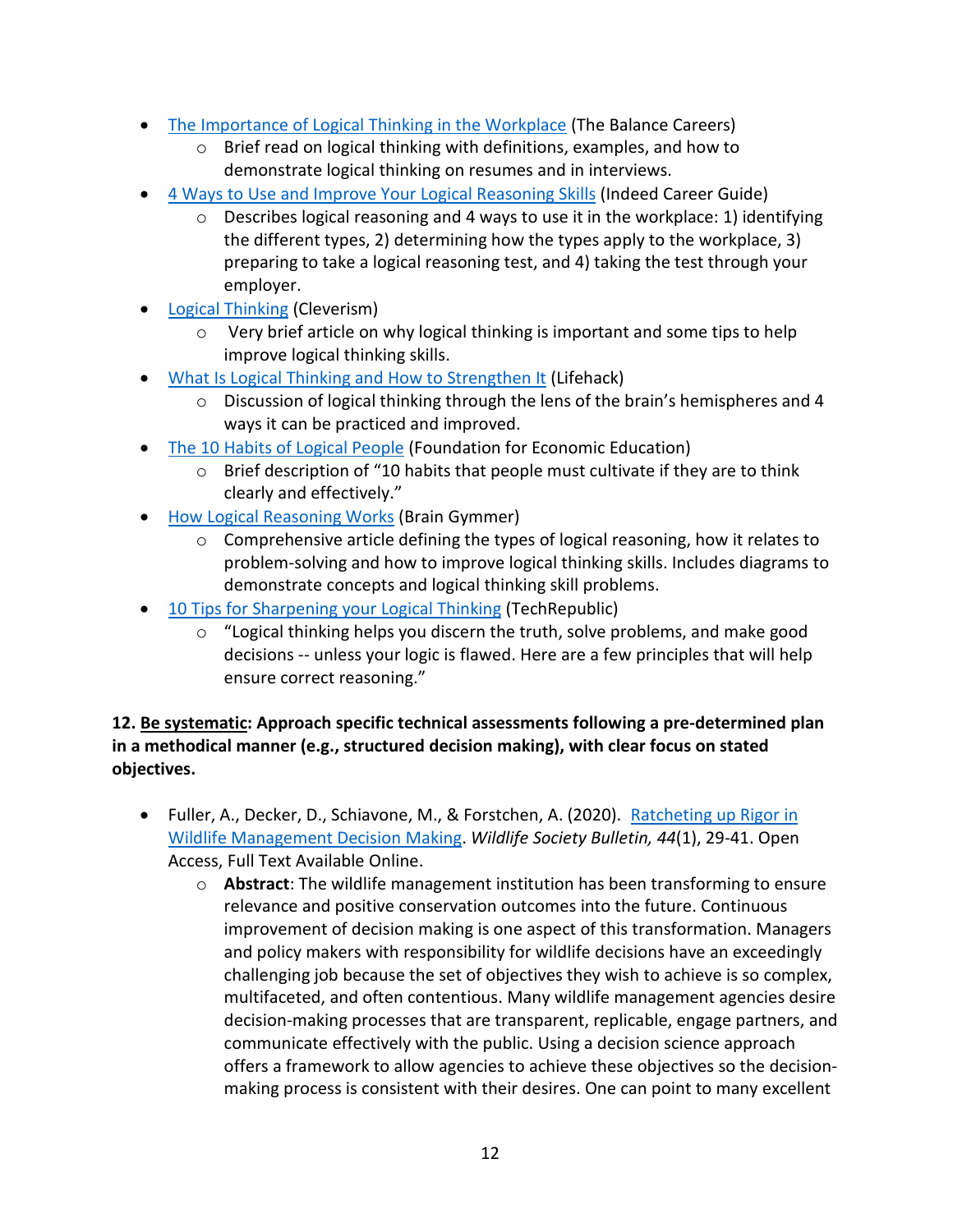examples of formal decision science applications by state and federal agencies in the United States, but many obstacles hinder systematic approaches to decision making. We describe our observations—based on first-hand experiences—with decision making in wildlife management, present reasons why making decisions is difficult, identify challenges faced by wildlife managers at various levels of governance, and address measures wildlife managers can employ to help overcome these challenges. We acknowledge that no panacea, simple recipe, or one-size-fits-all prescription exists for wildlife management decision making. Nevertheless, we hope that by a) describing how a systematic decision science framework can help agencies achieve their objectives, while simultaneously benefiting stakeholders, managers, and conservation outcomes, and b) providing specific suggestions for overcoming challenges associated with decision making, we will help agencies in the midst of their challenges to improve decision-making processes consistent with their objectives.

- [Structured Decision Making Fact Sheet](https://www.google.com/url?sa=t&rct=j&q=&esrc=s&source=web&cd=&ved=2ahUKEwir14e67Y7rAhWhAZ0JHX9cBQoQFjAKegQIAxAB&url=https%3A%2F%2Fwww.fws.gov%2Fscience%2Fdoc%2Fstructured_decision_making_factsheet.pdf&usg=AOvVaw1XO7WY1OQth5_nxWdhFfrO) (US Fish and Wildlife Service- National Conservation Training Center)
	- o Course description for a Structured Decision Making (SDM) course offered through the National Conservation Training Center in 2008. Includes definitions of SDM as well as a nice overview of the steps involved in it. For more information on SDM courses visit:

[https://nctc.fws.gov/courses/programs/decision-analysis/structured-decision](https://nctc.fws.gov/courses/programs/decision-analysis/structured-decision-making-overview.html)[making-overview.html](https://nctc.fws.gov/courses/programs/decision-analysis/structured-decision-making-overview.html)

- [5 Steps to Systematic Thinking](https://www.streetdirectory.com/travel_guide/21970/careers_and_job_hunting/5_steps_to_systematic_thinking.html) (Street Directory)
	- o Very brief article highlighting the steps in systematic thinking to solving problems and 5 ways to achieve systematic thinking.
- [Guidelines for Daily Systems Thinking Practice](https://thesystemsthinker.com/guidelines-for-daily-systems-thinking-practice/) (Systems Thinker)
	- $\circ$  Basic practical steps to develop systems thinking as an individual and as part of a group or team.
- [The "Thinking" in Systems Thinking: How Can We Make It Easier to Master?](https://thesystemsthinker.com/the-thinking-in-systems-thinking-how-can-we-make-it-easier-to-master/) (Systems Thinker)
	- $\circ$  Deep dive into the "whole package of thinking skills" that describes the systems thinking method. It elaborates on seven critical thinking skills with detailed definitions and supporting diagrams.
- [How Systems Thinking Makes You a Smarter Person](https://www.lifehack.org/859334/systems-thinking) (Lifehack)
	- $\circ$  Description of how to use systems thinking to make smarter decisions. Defines systems thinking, outlines its characteristics, how to use it, and how to foster learning with systems thinking.
- Systems Thinking [7 Lessons for Ambitious Endeavors](https://thequintessentialmind.com/7-lessons-on-systems-thinking/) (The Quintessential Mind)
	- $\circ$  Suggests "effective ways to use systems thinking as a tool for your personal growth." Lists a series of 7 "important lessons one can learn by adopting a systems-thinking approach" with a personal growth takeaway for each.
- [5 Advantages of Systems Thinking and How to Make Full Use of It](https://toggl.com/blog/5-advantages-of-systems-thinking) (Toggl Plan)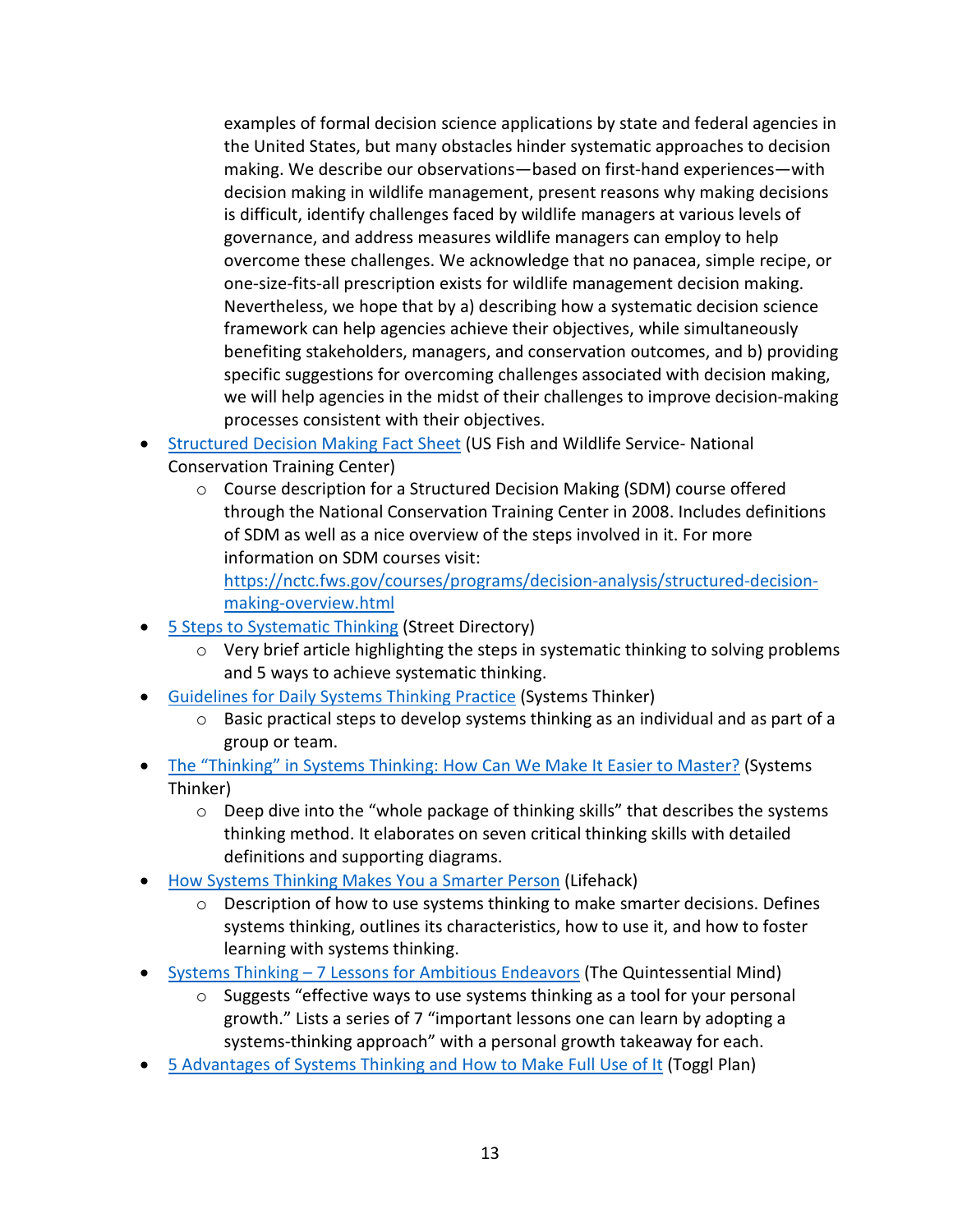$\circ$  Describes different approaches to simulation models to aid in systems thinking, how to apply them to management, and 5 advantages of systems thinking.

**13. Be analytical: Examine problems and opportunities carefully by taking an organized, thoughtful, and unbiased approach that helps describe components of complex issues and their connections.**

- [Thinking Skills](https://thepeakperformancecenter.com/educational-learning/thinking/) (The Peak Performance Center)
	- $\circ$  Defines core thinking skills, classifications and types of thinking, compares analytical to creative thinking, and provides links to more detailed information on similar concepts on their website.
- [Analytical Thinking](https://matterapp.com/analytical-thinking/) (Matter)
	- $\circ$  Brief read identifying why analytical thinking is important, what it is not about, and a listing of abilities that will lead to the "mastery of analytical thinking."
- [What Are Analytical Skills? Definition & Examples of Analytical Skills](https://www.thebalancecareers.com/analytical-skills-list-2063729) (The Balance Careers)
	- $\circ$  Defines analytic skills and how they work. A definition and a bulleted list of skills for each type of analytic skill is provided. Tips for highlighting analytic skills on job applications and interviews along with key takeaways conclude the article.
- [Analytical Thinking: 8 Natural Talents](https://richtopia.com/effective-leadership/analytical-thinking) Leading to Action (Richtopia)
	- $\circ$  Brief article describing why analytical thinking is important, thoughts on how to improve analytical skills, and a listing of 8 natural talent areas that are part of analytical thinking.

**14. Be economical and efficient: Work in a well-organized and competent way that gets intended results using no more funding, time, social capital and other resources than is necessary.**

- 18 Habits of Highly [Productive People: What Efficient People Have in Common](https://www.activecampaign.com/blog/habits-of-highly-productive-people) (Active Campaign)
	- $\circ$  "18 of the most important habits of highly productive people. From ways to spend less time on emails to methods of staying focused, these productivity tips can help you maximize your efficiency — and get more done." Each habit has a productivity tip and description.
- [Drowning in Work? Six Tips for Improving your Efficiency](https://www.kellyservices.us/us/careers/career-resource-center/managing-your-career/drowning-in-work-six-tips-for-improving-your-efficiency/) (Kelly Services)
	- $\circ$  6 brief tips to help improve efficiency and productivity at work.
- [How to Work Faster and More Efficiently; 5 Tips to Do Your Job Smarter](https://www.thebalancecareers.com/how-to-work-faster-and-more-efficiently-3515029) (The Balance Careers)
	- $\circ$  "If you work efficiently for the same number of hours you're working now, how much more could you accomplish? Try implementing these five techniques" 1) prioritize tasks, 2) keep a clean workspace, 3) minimize distractions, 4) avoid busywork, and 5) break up big projects.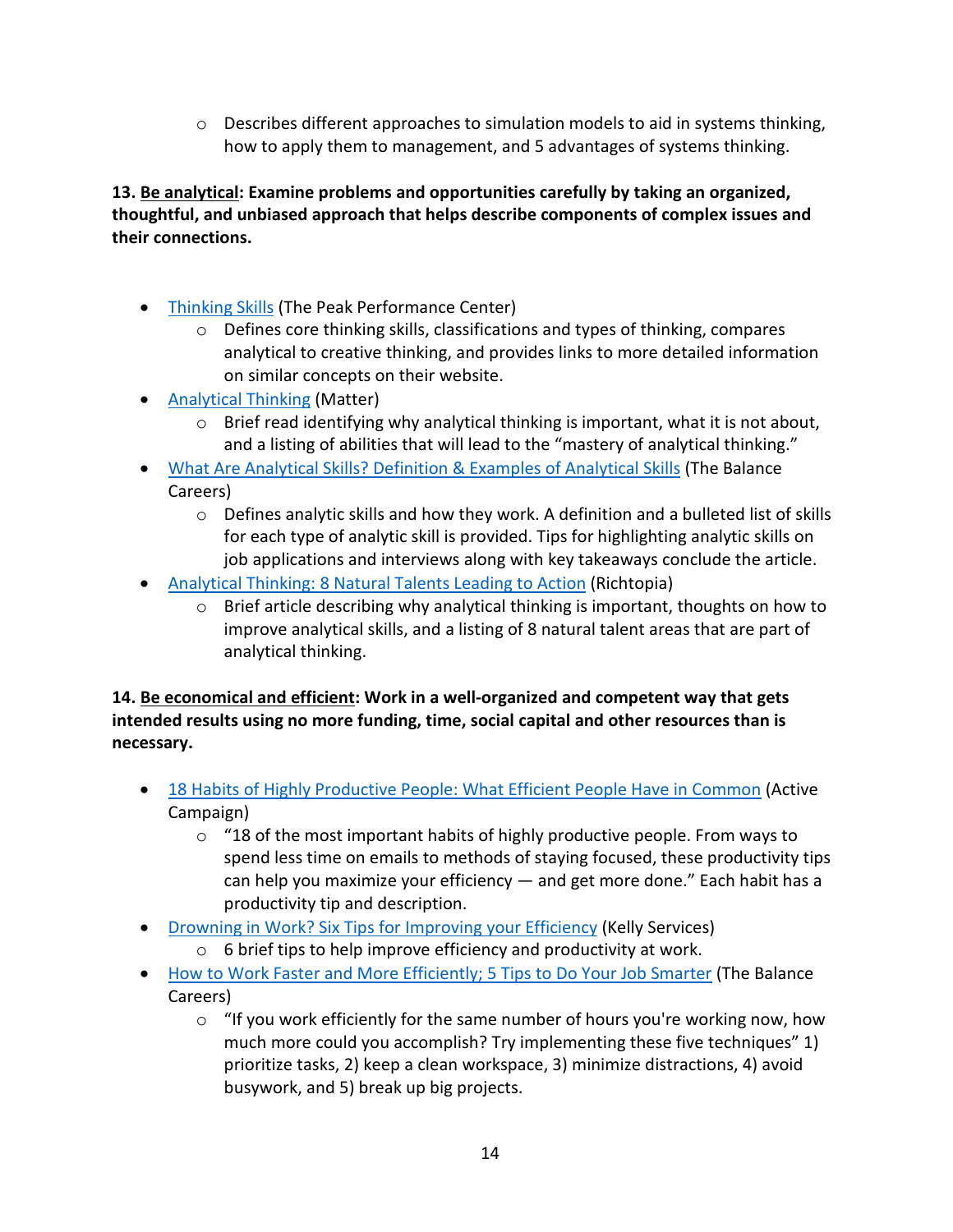- [How to Make the Most of Your Workday](https://www.nytimes.com/guides/business/how-to-improve-your-productivity-at-work) (The New York Times)
	- o Detailed practical guide on "productivity techniques that can be adapted to your personality and working style."
- [How to Be More Efficient at Work](https://www.wikihow.com/Be-More-Efficient-at-Work) (Wiki How)
	- $\circ$  Tips on how to be more efficient and productive at work, broken down into 3 parts: 1) creating focus, 2) enacting effective work strategies, and 3) making lifestyle changes.
- [8 Things Really Efficient People Do](https://www.inc.com/kevin-daum/8-things-really-efficient-people-do.html) (Inc.)
	- o Brief read with "8 tips effectively used by the most efficient."
- [How to Be Efficient: 7 Science-Backed Ways to Build Speed as a Habit](https://blog.hubspot.com/marketing/how-to-be-efficient) (HubSpot)
	- $\circ$  Short practical tips that can be used to "learn how you can build speed as a habit and boost your productivity." Nice summary for each with links to scientific research and other helpful sources.
- [20 Ways to Improve Your Efficiency at Work](https://www.careeraddict.com/work-efficiently) (Career Addict)
	- $\circ$  "20 tips that will help you manage your time and improve your efficiency in the workplace." Straightforward and easy to implement tips.
- 15 Best [Productivity Tips at Work for Increased Efficiency](https://itsallyouboo.com/productivity-tips-at-work-for-increased-efficiency/) (Its All You Boo)
	- $\circ$  Provides a definition for productivity and 10 tips on how to increase productivity and 5 ways to improve performance at work. Includes links to additional research, articles, and a few helpful apps/products.

**15. Be impartial and objective: Avoid being influenced by your personal beliefs or privileging particular stakeholders when doing so results in being unfair to others or producing undesirable effects on the resource.**

- [7 Strategies for Making Objective Decisions](https://www.inc.com/jayson-demers/7-strategies-for-making-objective-decisions.html) (Inc.)
	- $\circ$  "We all face difficult decisions, but how can we increase the likelihood of making the right choice? Here are seven strategies to ensure you make objective decisions that aren't influenced by irrelevant factors."
- [Check Your Bias: How to Make Impartial Decisions for Your Business](https://www.inc.com/young-entrepreneur-council/7-simple-ways-to-check-your-bias-make-better-business-decisions.html) (Inc.)
	- o "We all have biases, but it's critical to be aware of how they may impact your decisions." Outlines 7 tips on how to become aware of biases and work to actively set them aside when making decisions.
- [How to Make an Unbiased Decision in the Workplace](https://smallbusiness.chron.com/make-unbiased-decision-workplace-26039.html) (Houston Chronical)
	- $\circ$  5 brief tips to help "minimize bias by taking every possible precaution to ensure your decision-making process is fair and equitable to all involved."
- [The Foursquare Protocol: Managing Ethical Decision Making](https://www.mindtools.com/pages/article/newTED_83.htm) (Mindtools)
	- o Describes the Foursquare Protocol and how it can be used to make impartial objective decisions. Goes into detail of the 4 steps with examples and tips for each: 1) dig into the facts, 2) examine individual reactions to past solutions, 3) gauge similarities with past situations, and 4) analyze your decision-making situation.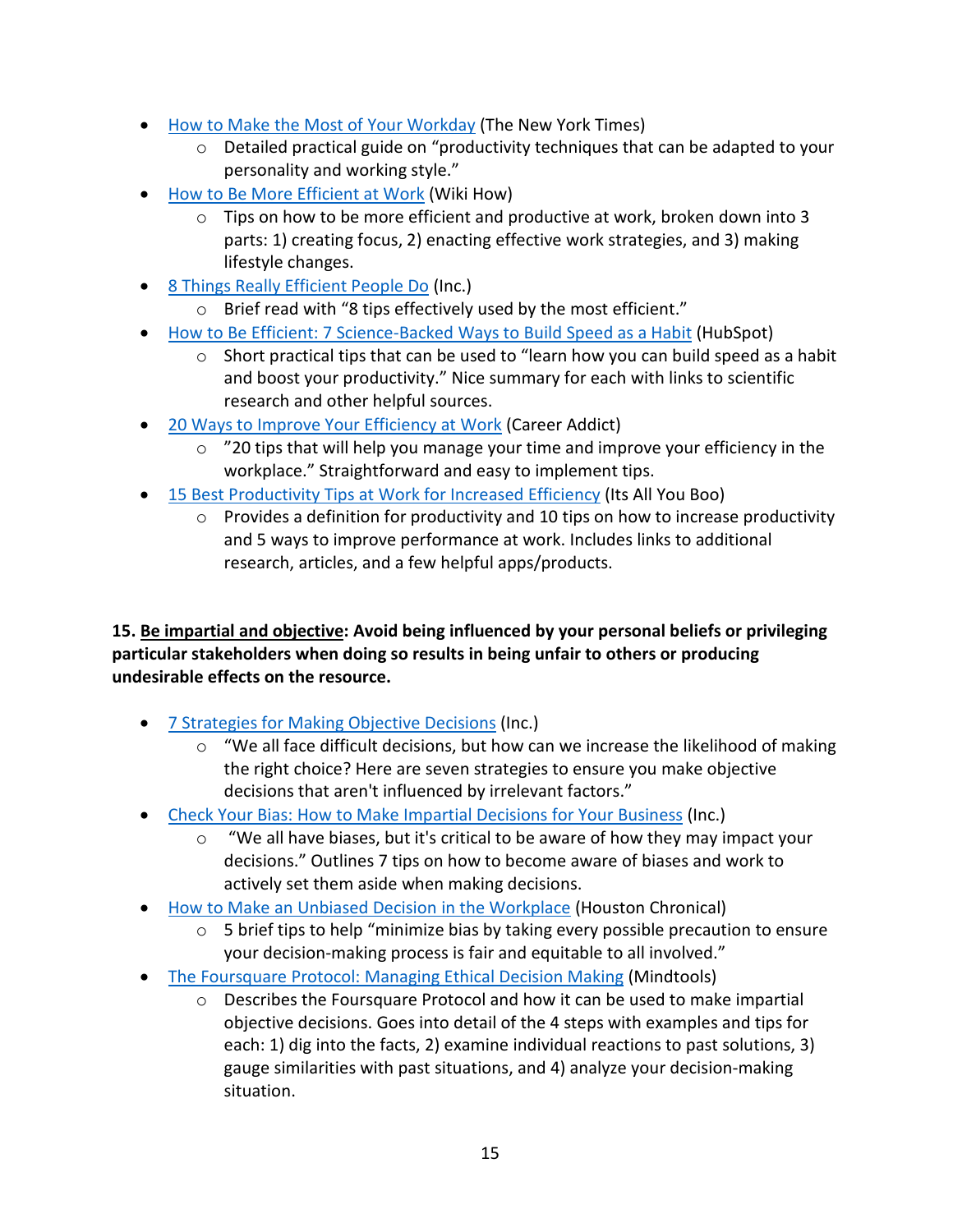**16. Be ethical: Attend to at least two types of ethical considerations: (A) operate in a morally good or correct manner that avoids or minimizes harm to people, the resource or the environment generally; (B) understand and consider disparate ethical positions held by stakeholders regarding a management issue.**

Type A ethics: ethics in public service

- [Principles for Ethical Professional Practice](https://www.naceweb.org/career-development/organizational-structure/principles-for-ethical-professional-practice/) (National Association of Colleges and Employers)
	- $\circ$  Lists 5 principles for professionals and some elaboration on each: 1) practice reasonable, responsible, and transparent behavior, 2) act without bias, 3) ensure equitable access, 4) comply with laws, and 5) protect confidentiality.
- [Basic Obligation of Public Service: The Foundation For Ethical Behavior](https://www.doi.gov/ethics/basic-obligations-of-public-service) (U.S. Department of Interior)
	- o Bulleted list of the ethical behavior expected of all federal employees and useful for all professionals.

Type B ethics:

• Daniel J. Decker, Ann B. Forstchen, Michael V. Schiavone, Emily F. Pomeranz, Richard King and R. Joseph Benedict, Jr. 2019. An Eye Toward Ethics: we lack tools to assess ethics issues in managing wildlife. The Wildlife Professional May/June 2019: 28-31.

#### **17. Be patient: Endure delays and problems without becoming overly annoyed or anxious, and continue working on a project with a positive attitude despite difficulties encountered.**

- [Importance of the Character Trait Patience in the Workplace](https://woman.thenest.com/importance-character-trait-patience-workplace-19926.html) (The Nest)
	- $\circ$  Brief description of 5 traits that help or inhibit the practice of patience among professionals: 1) impatience, 2) taking time to think, 3) help others improve, 4) cooperation, and 5) drawing the line.
- [How to Be Patient in the Workplace](https://www.successconsciousness.com/how-to-be-patient-in-workplace.html) (Success Consciousness)
	- o 7 brief tips on how to improve patience.
- [Patience in the Workplace](https://www.thnks.com/blog/patience-in-the-workplace/) (Thnks)
	- $\circ$  Brief article broken into 3 sections: 1) how leaders develop patience in the workplace, 2) the role of empathy in sales, and 3) how increased patience increases success.
- Patience- [Don't Let Frustration Get the Better of You](https://www.mindtools.com/pages/article/newTCS_78.htm) (Mind Tools)
	- $\circ$  Defines 3 different types of patience, describes the benefits and risks of patience, and has a detailed discussion on understanding and managing the symptoms of impatience.
- [4 Tips to Help You Be a More Patient Person, Science Says You Will be Happier](https://www.inc.com/rhett-power/4-tips-to-help-you-be-a-more-patient-person-science-says-you-will-be-happier.html) (Inc.)
	- o Brief description of 4 tips to help with patience: 1) make yourself wait, 2) stop doing things that aren't important, 3) be mindful of the things making you impatient, and 4) relax and take deep breaths.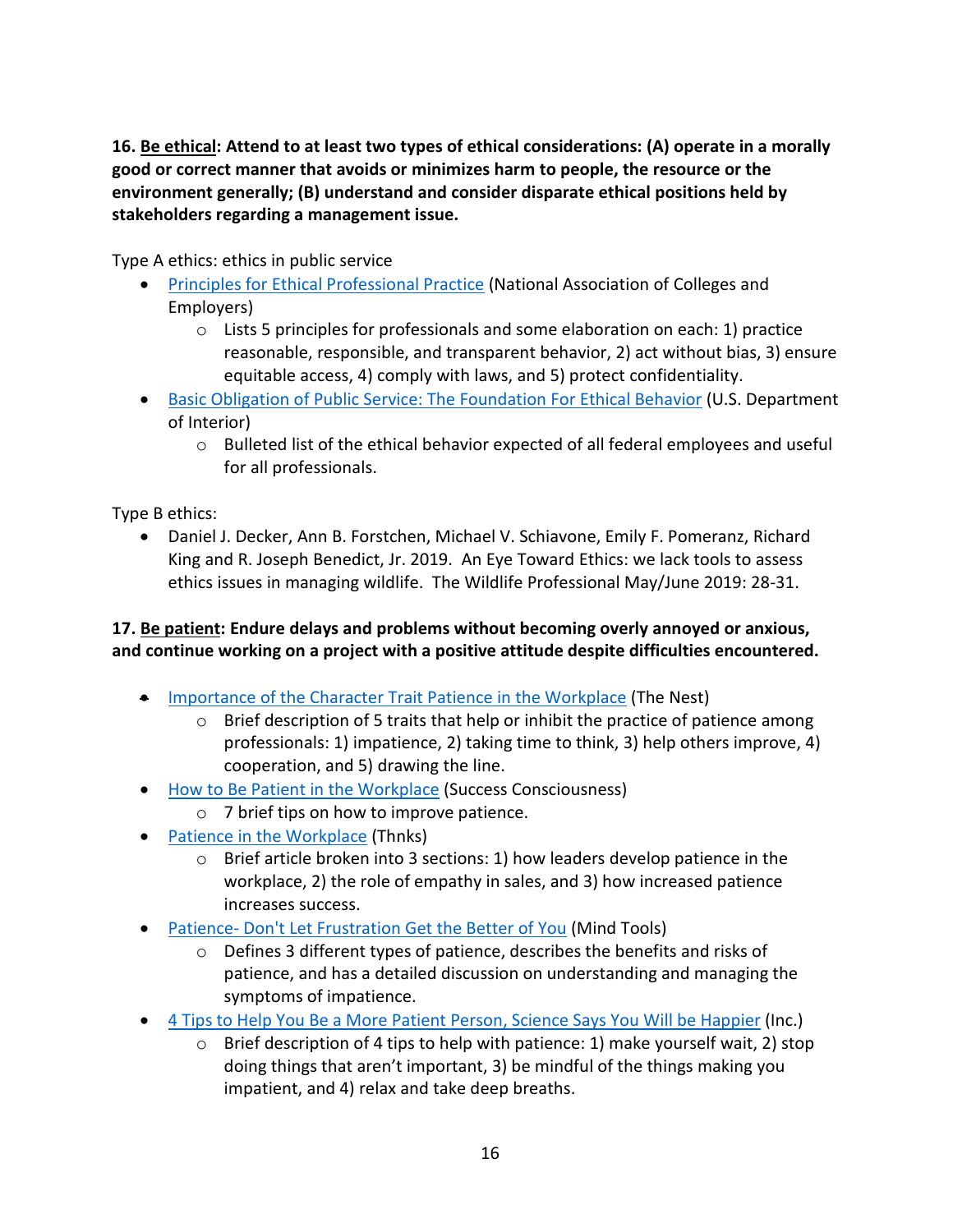- [When Everything's Going Wrong at Work, Practice Patience](https://www.psychologytoday.com/us/blog/the-gen-y-guide/201612/when-everythings-going-wrong-work-practice-patience) (Psychology Today)
	- o A brief read of 6 things patient people do. "Patience is both hard and highly possible."
- [22 Simple Yet Effective Ways To Be More Patient](https://www.consulting.com/how-to-be-more-patient) (Consulting.com)
	- $\circ$  "A quick introduction to the benefits of patience, and no fewer than 22 ways to boost your proficiency in this area."

# **Balanced Approach**

#### <span id="page-16-0"></span>**18. Be pragmatic: Operate in a sensible, realistic way that considers both practical and theoretical perspectives.**

- [5 Characteristics of a Practical Person](https://exploringyourmind.com/5-characteristics-of-a-practical-person/) (Exploring your Mind)
	- $\circ$  Brief description of 5 characteristics that a practical person possesses: 1) they are realists, 2) they are determined, 3) they take risks, 4) they do not depend on praise or criticism, and 5) they know how to prioritize.
- [3 Principles of Pragmatic Leaders](https://www.linkedin.com/pulse/3-principles-pragmatic-leaders-paul-larkin) (LinkedIn)
	- o "There are three common, guiding principles observed with pragmatic leaders. Pragmatic leaders are authentic, they are patient while socializing their ideas for organizational acceptance and they have a bias for action." A detailed description of each principle is provided.

**19. Be proactive and strategic: Anticipate and be ready to control a situation rather than just respond to it, and do so in a way that contributes to the achievement of long-term or overall aims and interests.**

- 25 Tips on How to be Proactive at Work (Thrive Yard)
	- $\circ$  Defines what it means to be proactive and provides 25 actionable tips to help you be more proactive at work. Has a clickable table of contents and a detailed description of each tip.
- How to be Proactive and Strategic at Work (Center for Management and Organization Effectiveness)
	- $\circ$  Brief read on "five recommendations to help you and your team become more proactive, agile, and strategic when you don't have a clear line of sight to guide you."
- How to Be Proactive at Work: My 5 Step System (Eat your Career)
	- o Very brief read on 5 "five key behaviors (The 5 P's) involved in being proactive." Key behaviors: 1) predict, 2) prevent, 3) plan, 4) participate, and 5) perform. Link to purchase the book[: https://www.amazon.com/Proactive-Professional-Playing-](https://www.amazon.com/Proactive-Professional-Playing-Catch-Getting/dp/0692755209)[Catch-Getting/dp/0692755209](https://www.amazon.com/Proactive-Professional-Playing-Catch-Getting/dp/0692755209)
- [4 Ways to Improve Your Strategic Thinking Skills](https://hbr.org/2016/12/4-ways-to-improve-your-strategic-thinking-skills) (Harvard Business Review)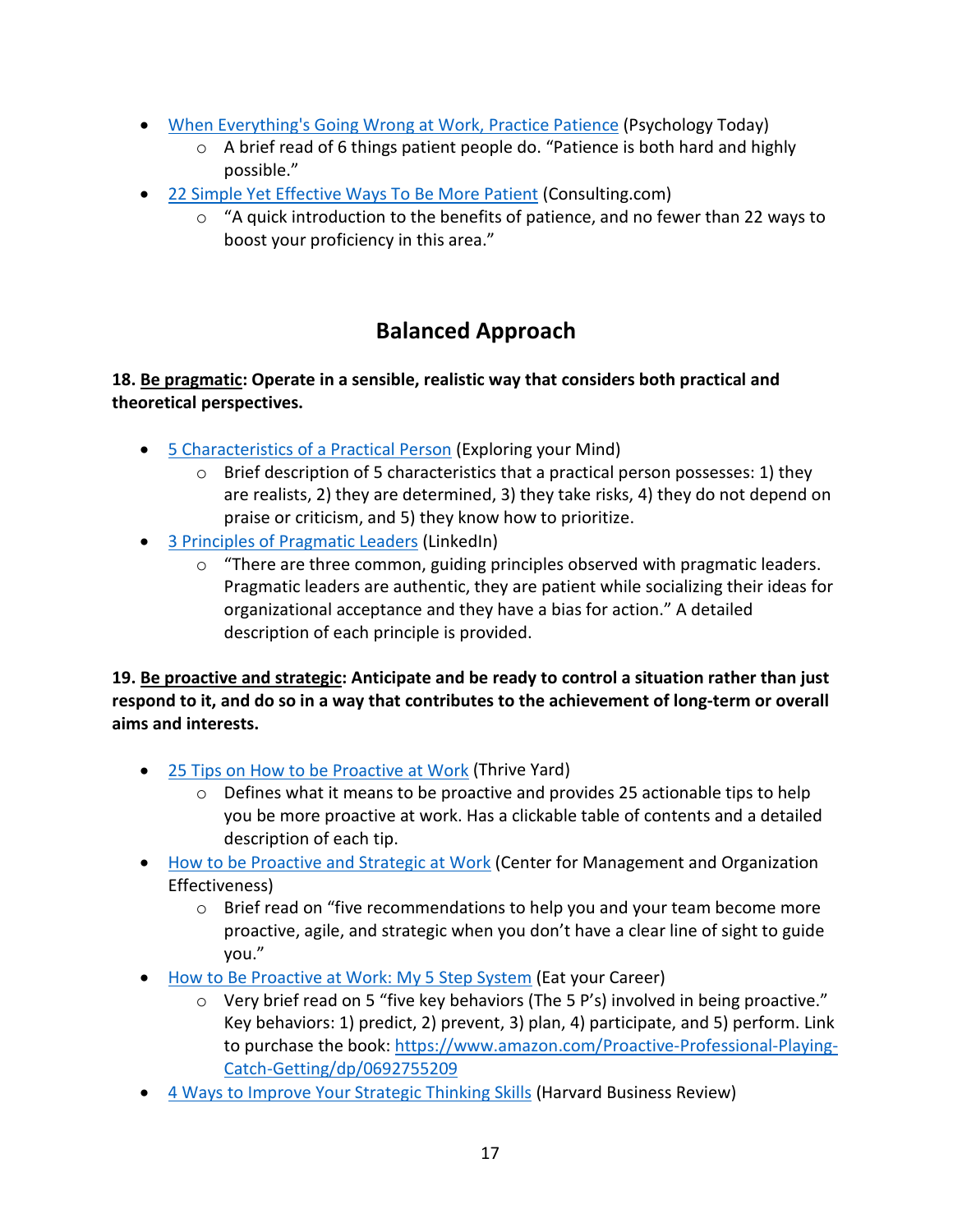- $\circ$  Describes 4 steps that can be taken to be more strategic at work: 1) know: observe and seek trends, 2) think: ask the tough questions, 3) speak: sound strategic, and 4) act: make time for thinking and embrace conflict.
- [Three Ways To Be Sure You're A Strategic Thinker](https://www.forbes.com/sites/roncarucci/2018/04/09/three-ways-to-be-sure-youre-a-strategic-thinker/#2c37edf24218) (Forbes)
	- o Discussion of 3 ways executives can "assume the appropriate strategic focus required by their job." Practices: 1) Identify the strategic requirements of your job, 2) uncover patters to focus resource investments, and 3) invite dissent to build other's commitment.
- [5 Tips for How to Think Strategically at Work](https://www.indeed.com/career-advice/career-development/how-to-think-strategically-at-work) (Indeed)
	- $\circ$  "In this article we'll cover what thinking strategically means and how you can start doing it." Tips and examples cover these topics: 1) look forward, 2) continue learning, 3) talk to others, 4) take risks, and 5) argue the other side.
- [How to Master Strategic Thinking Skills in 5 Simple Steps](https://www.fraserdove.com/master-strategic-thinking/) (Fraser Dove International)
	- $\circ$  Detailed article on "how to master strategic thinking skills and apply them to your business." Describes the importance of strategic thinking skills, the benefits of strategic thinking in leadership, the steps of the strategic thinking process, and how to improve strategic thinking skills.
- [5 Ways To Improve Your Strategic Thinking Skills Today](https://cmoe.com/blog/improve-strategic-thinking-skills/) (Center for Management and Organization Effectiveness)
	- $\circ$  Outlines "5 tactics that can help guide your effort of improving your strategic thinking process." Tactics: 1) make time for progress, 2) be aware of your own biases, 3) improve listening skills, 4) hone questioning skills, and 5) understand the consequences. Also has 2 brief videos on the definition of strategic thinking and how to apply it.

#### **20. Be purposeful: Orient toward achievement of established objectives (results- or outcomes-oriented); be sensitive to, but not mired in process (means).**

- [Managing Performance Minded vs. Results Focused Employees](https://www.theoverturegroup.com/blog/managing-performance-minded-vs-results-focused-employees/) (The Overture Group)
	- o Quick read highlighting the differences between performance minded and results focused employees and a description of how performance minded employees can benefit the organization long-term.
- [10 Tips for Being More Goal-Oriented at Work](https://www.indeed.com/career-advice/career-development/being-goal-oriented-at-work) (Indeed)
	- o "In this article, we explore ways you can adopt a goal-oriented mindset and improve your skills to accomplish objectives." Describes what it means to be goal-oriented and a brief write-up on each of the 10 tips.
- [The 5 Habits of Purposeful People](https://www.huffpost.com/entry/purposeful-people_b_4768135) (Huffington Post)
	- o "Though there are many ways we could ultimately live purposefully, there are five basic habits exhibited by all people who do so. When you follow these habits yourself, you will lead a fulfilling, purposeful life as well."
- [Cracking the Code: 6 Steps to Achieving Your Company Goals](https://blog.asana.com/2017/11/cracking-the-code-6-steps-to-achieving-your-company-goals/#close) (Asana)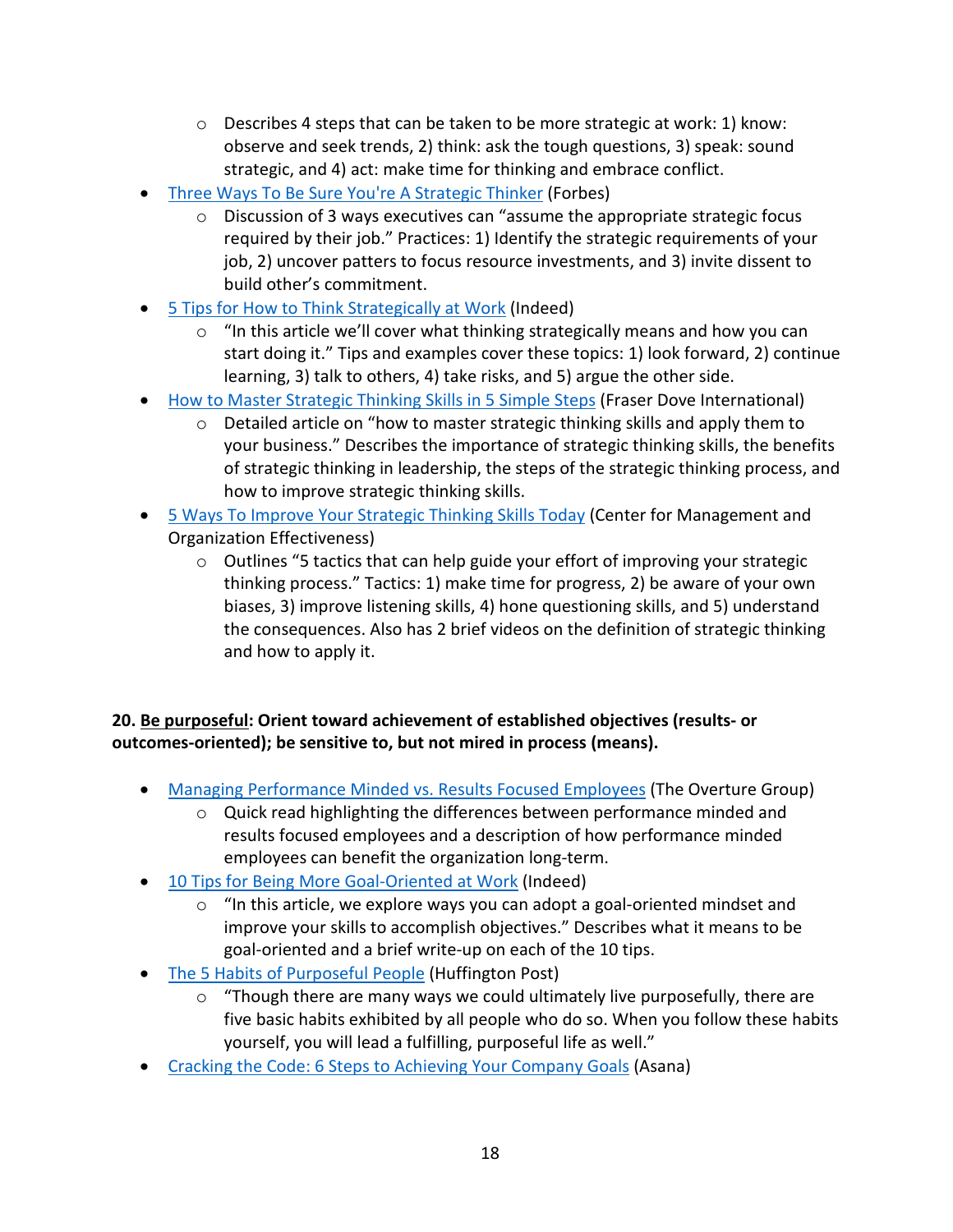- $\circ$  "To effectively track your company goals and objectives, follow these six steps so everyone on your team knows what to focus on and the impact of their work."
- [Be More Productive at Work And See What You're Capable of Accomplishing](https://www.tonyrobbins.com/business/improve-work-efficiency/) (Tony Robins)
	- $\circ$  "Any self-improvement plan takes time and dedication to implement, and increasing your efficiency at work is no different. You're essentially forming new habits that will contribute to your productivity instead of detracting from it." Provides 10 strategies to increase productivity.
- [10 Rules of the Ultra-Successful to Master your Focus & Achieve your Goals](https://medium.com/@refinedliz/10-rules-of-the-ultra-successful-to-master-your-focus-achieve-your-goals-4855eff07b16) (Liz Huber)
	- $\circ$  "If you want to be ultra-successful, you really need to get clear on what you want and focus your time, energy and attention on it. The 10 rules in this article will help you to make that focus happen in your life."
- [8 Ways to Stay Focused on Your Goals](https://www.wanderlustworker.com/8-ways-to-stay-focused-on-your-goals/) (Wanderlust Worker)
	- $\circ$  "How do we stay focused on our goals so that we can achieve the things that we want to achieve rather than being stuck in the status quo for another day, week, month, or even year? There are 8 very powerful methods that you can employ to help you retain your focus on your dreams."
- [5 Simple Ways to Stay Focused on Your Goals](https://www.coachingpositiveperformance.com/5-simple-ways-stay-focused-goals/) (Coaching Positive Performance)
	- o Listing of 5 strategies to focus on goals with a key point and related reading for each: 1) narrow your list, 2) break down each of your major goals, 3) have accountability partners, 4) record, measure and document your progress, and 5) create a physical or virtual goal board.
- [Follow These 8 Steps to Stay Focused and Reach Your Goals](https://www.entrepreneur.com/article/288682) (Entrepreneur)
	- $\circ$  Brief description of 8 "steps to help you prioritize and clear your mind" with additional reading for each.

**21. Be politically aware: Build a clear understanding of and consider political ramifications of alternative choices, without allowing those realities to reduce integrity of the biological/ecological, social and ethical assessments conducted to serve decision making.**

- [Political Awareness Skills](https://expertprogrammanagement.com/2017/02/political-awareness-skills/) (Expert Program Management)
	- $\circ$  Detailed read on descriptions of political awareness, a model of various kinds of political skills, and tips to help leaders navigate political awareness at their organizations.
- 6 [Behaviors That Characterize Politically Skilled Individuals in Organizations and How To](https://www.ckju.net/en/blog/6-behaviors-characterize-politically-skilled-individuals-organizations-how-learn-them/32148)  [Learn Them](https://www.ckju.net/en/blog/6-behaviors-characterize-politically-skilled-individuals-organizations-how-learn-them/32148) (CQ Net)
	- $\circ$  "This blog describes the behaviors of politically skilled individuals and describes the positive outcomes associated with political skills. The blog also describes how organizations can implement interventions to enable employees to hone political skills."
- [Developing Political Awareness Skills to Influence Practice](https://www.google.com/url?sa=t&rct=j&q=&esrc=s&source=web&cd=&ved=2ahUKEwifuufV-KLrAhVXXM0KHezeCmQQFjANegQIAxAB&url=https%3A%2F%2Fwww.fons.org%2FResources%2FDocuments%2FJournal%2FVol7No2%2FIPDJ_0702_12.pdf&usg=AOvVaw18TBi9PTDXI8kd4CnaTck1) (International Practice Development Journal) Full PDF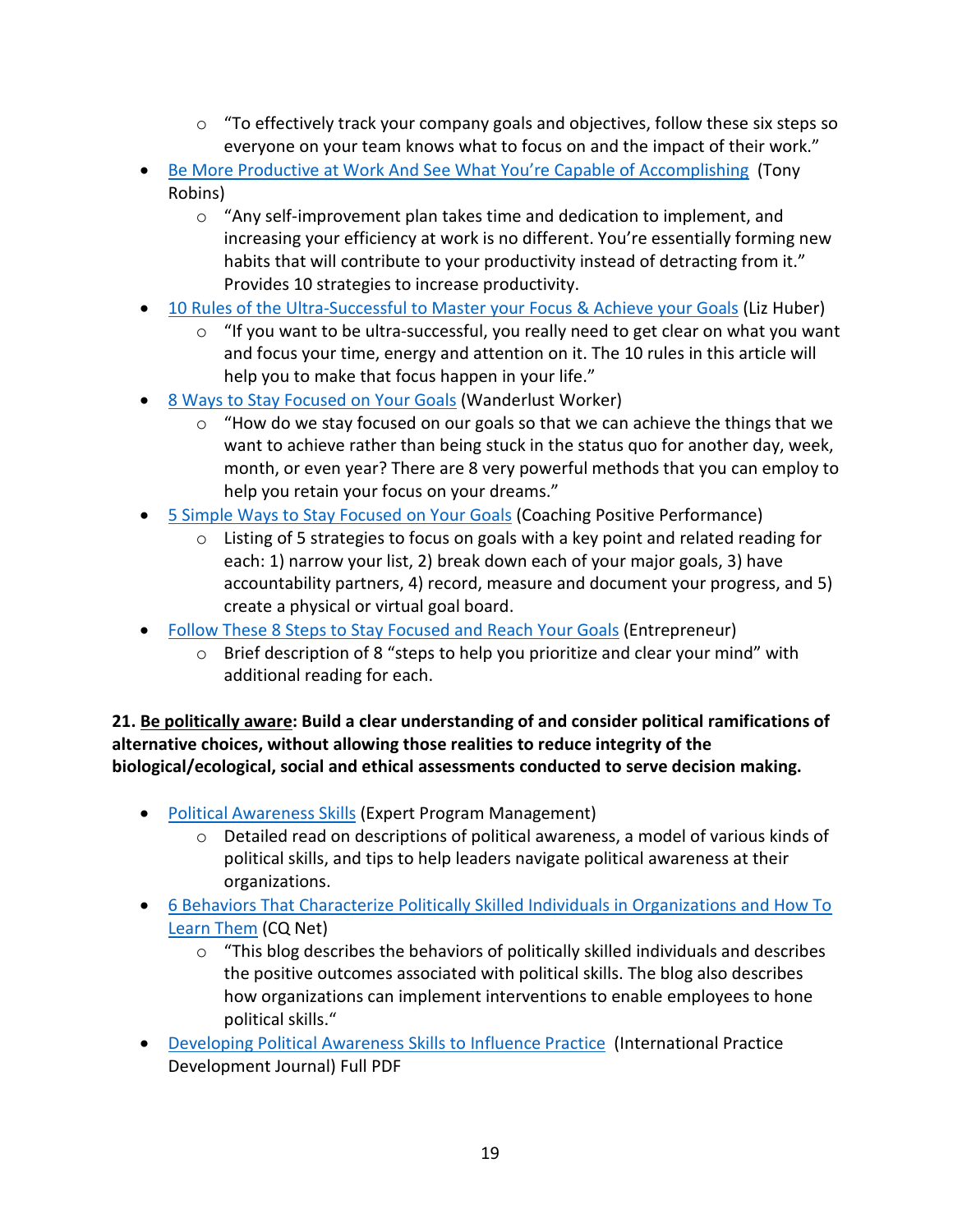o **Abstract**: The aim of this article is to illustrate how an evidence-based conceptual framework for understanding political skills/awareness in public sector management can be adapted and applied to practice development. Jean Hartley and her colleagues' work has influenced my practice as an academic leader, and my approach to the development of compassionate academic practice. Here I reflect upon how the framework can be used to enable practitioners to develop skills of political awareness in an interprofessional practice team context.

#### **22. Be adaptable: Make or accommodate change in process, protocol or program as needed to adapt to changing circumstances; be sensitive to, but not mired in established process (means).**

- [4 Ways to Boost Your Adaptability Skills](https://drexel.edu/goodwin/professional-studies-blog/overview/2019/September/4-ways-to-boost-your-adaptability-skills/) (Drexel University Goodwin College of Professional Studies)
	- o Brief description of adaptability, why it is important, and 4 ways to "train yourself to be more adaptable." Advice provided to: 1) change your thought process, 2) force yourself to take risks, 3) encourage others to be open minded, and 4) embrace learning.
- [14 Signs Of An Adaptable Person](https://www.forbes.com/sites/jeffboss/2015/09/03/14-signs-of-an-adaptable-person/#7b03116eaf43) (Forbes)
	- o Brief write-up of 14 characteristics of an adaptable person.
- [Adapting to Change Requires Flexibility: Adaptable Leaders Have These 3 Types of](https://www.ccl.org/articles/leading-effectively-articles/adaptability-1-idea-3-facts-5-tips/)  [Flexibility](https://www.ccl.org/articles/leading-effectively-articles/adaptability-1-idea-3-facts-5-tips/) (Center for Creative Leadership)
	- o Detailed article covering adaptability, 3 types of flexibility that help you adapt to change, and 5 tips for flexible leaders.
- [Adaptability: An Age-old Approach to the Current Crisis](https://www.goodwin.edu/enews/seven-qualities-of-adaptable-people/) (Goodwin University)
	- o Conversational article on the importance of adaptability as well as 7 qualities that advance adaptable people.
- [Important Adaptability Skills for Workplace Success](https://www.thebalancecareers.com/important-adaptability-skills-4768260) (The Balance Careers)
	- $\circ$  Definition of adaptability skills, a list and a description of the different types of these skills organized in 5 categories: 1) ability to learn, 2) persistence, 3) resourcefulness, 4) curiosity, and 5) other skills.
- [Importance of Workplace Adaptability and Flexibility](https://www.opensourcedworkplace.com/news/importance-of-workplace-adaptability-and-flexibility) (Open Sourced Workplace)
	- $\circ$  Description of workplace flexibility including 10 factors and benefits, 5 reasons why adaptability is important in the workplace, and 5 ways to show adaptability at work.
- <span id="page-19-0"></span>• [Adaptability and Flexibility](https://esoftskills.com/10-soft-skills-you-need-adaptability-and-flexibility-7/) (eSoft Skills)
	- o Brief listing of 10 of the "quickest ways to develop your adaptability and flexibility skills."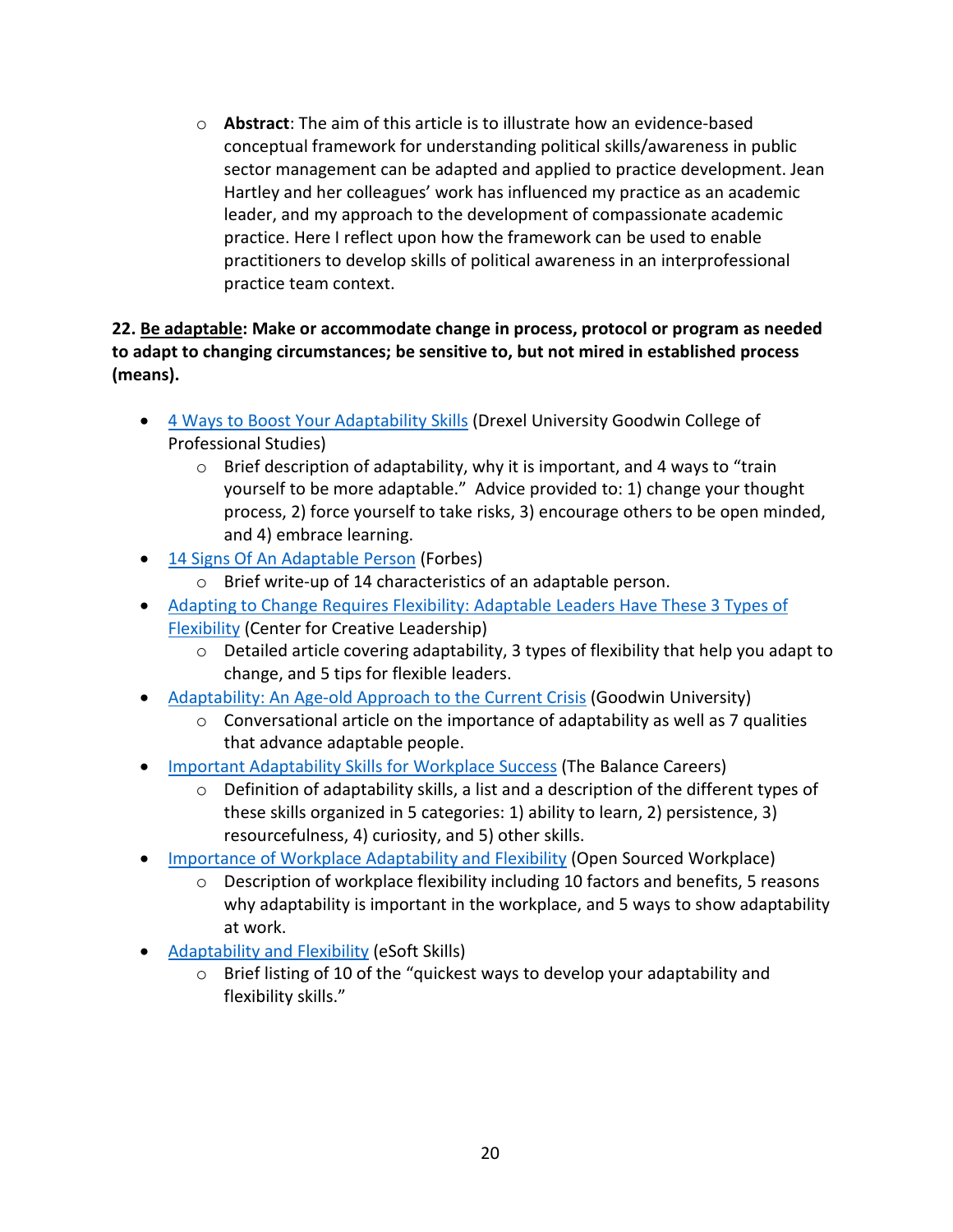## **Interactions with Others**

**23. Be attentive and listen actively: Relate to stakeholders, co-workers and partners as they share their thoughts; listen to unsolicited input, whether it comes from familiar or novel sources or represents views consistent or inconsistent with agency policy, professional convention or one's own beliefs.**

- [Active Listening: A Key Professional Skill](https://www.ziprecruiter.com/blog/active-listening-a-key-professional-skill/) (Zip Recruiter Blog)
	- $\circ$  Brief read on why active listening skills are important, active listening in the workplace, as well as ways to test and improve your active listening skills.
- [Active Listening](https://www.skillsyouneed.com/ips/active-listening.html) (Skills You Need)
	- o Description of the non-verbal and verbal signs of active listening with additional links on related topics.
- [Why Is Active Listening Important for Your Success](https://www.uopeople.edu/blog/why-is-active-listening-important/) (University of the People)
	- o An article that breaks "down what active listening means exactly, as well as ways to hone in on the skill." Includes sections on; what is active listening, why it matters for success, techniques, the importance of it, and benefits of active listening.
- [Three A's of Active Listening](https://courses.lumenlearning.com/vccs-cst100-17fa/chapter/chapter-4-three-as-of-active-listening/) (Lumen)
	- o Detailed description of 3 elements of active listening: 1) attention, 2) attitude, and 3) adjustment. Includes a listening profile and references to research articles on this topic.

**24. Be collaborative: Seek common ground; work in teams, populated with individuals from within and outside the agency who are willing to combine their efforts to achieve shared conservation goals.**

- [The Importance of Collaboration in the Workplace](https://www.nutcache.com/blog/the-importance-of-collaboration-in-the-workplace/) (Nutcache)
	- o Several tips to "give you a fair idea of the importance and the benefits of encouraging collaboration among your employees." Includes important aspects that collaboration brings, why business should encourage it and its advantages.
- [Professional Communication and Team Collaboration](https://www.ncbi.nlm.nih.gov/books/NBK2637/) (Chapter from Patient Safety and Quality: An Evidence-Based Handbook for Nurses)
	- $\circ$  Lengthy detailed read on the importance of collaboration in health care, but applicable to other fields. Sections include: background, research evidence, practice implications, establishing culture to support communication & team collaboration, and research implications.
- [The 6 keys to effective collaboration in the workplace](https://www.ringcentral.com/small-business/blog/collaboration-in-the-workplace/) (Ring Central)
	- o Discussion on "how employees today successfully collaborate while also navigating the common work structures and dynamics that get in the way of effective collaboration in the workplace." It covers what effective collaboration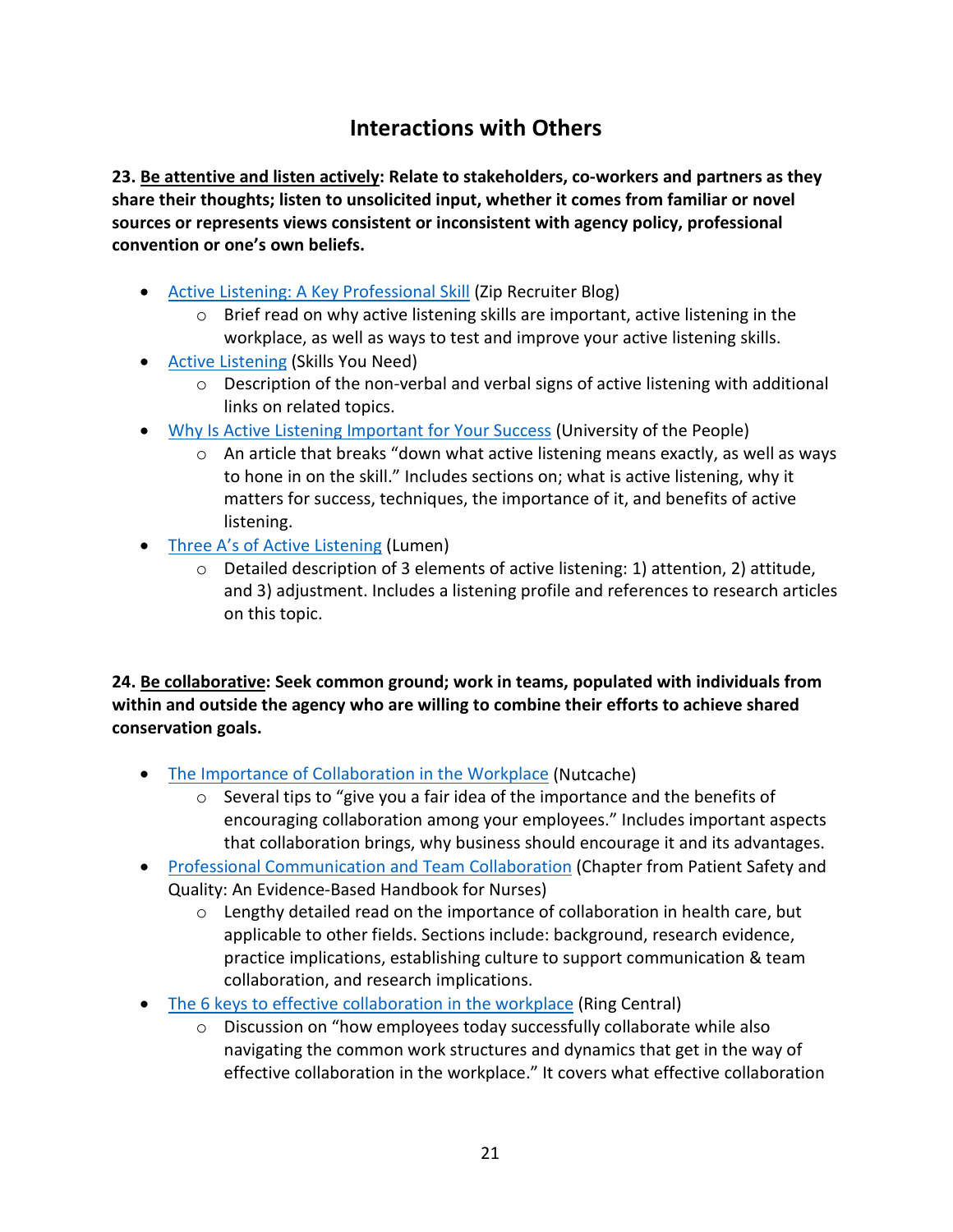looks like, its benefits, 5 essential skills for collaborating at work, 6 principles of effective collaboration, and tools that help with collaboration.

- **[Collaborative Overload](https://hbr.org/2016/01/collaborative-overload) (Harvard Business Review)** 
	- $\circ$  Covers some research on collaboration in the workplace, different types of collaborative resources, ideas for redistributing the work, and rewarding effective collaboration.
- [The 12 Habits Of Highly Collaborative Organizations](https://www.forbes.com/sites/jacobmorgan/2013/07/30/the-12-habits-of-highly-collaborative-organizations/#7fc321673683) (Forbes)
	- $\circ$  Description of "the 12 common habits or success factors for collaborative organizations." Includes a diagram, brief description and example of each habit.
- 6 Ways to Create a [Collaborative Workplace](https://ideadrop.co/6-ways-create-collaborative-workplace/) (Idea Drop)
	- o Brief discussion on 6 "steps to creating a collaborative workplace." Includes links to similar topics and a pro tip that can be implemented for most of the steps.
- [10 Simple Ways to Build a Collaborative, Successful Work Environment](https://www.entrepreneur.com/article/302126) (Entrepreneur)
	- $\circ$  "10 simple ways to cultivate team cohesion" with related reading links.
- [10 Key Principles of Stakeholder Engagement](https://www.apm.org.uk/resources/find-a-resource/stakeholder-engagement/key-principles/) (Association for Project Management)
	- o "An overview of each of ten principles with a link to more information" and several resources for each.
- [Stakeholder Collaboration: Building Bridges for Conservation](http://www.protectedareas.info/upload/document/stakeholdercollaboration.pdf) (World Wildlife Fund)
	- o A lengthy and detailed resource book on stakeholder collaboration. "By explaining the principles of collaboration, introducing a range of tools, and reporting on a number of case studies from around the world, this resource book aims to help practitioners and stakeholders develop a wider appreciation of how to approach and structure a collaboration process."
- Eleanor J. Sterling, Erin Betley, Amanda Sigouin, Andres Gomez, Anne Toomey, Georgina Cullman, Cynthia Malone, Adam Pekor, Felicity Arengo, Mary Blair, Chris Filardi, Kimberley Landrigan, Ana Luz Porzecanski. (2017). [Assessing the evidence for](https://www.sciencedirect.com/science/article/pii/S0006320717302069#bb0120)  [stakeholder engagement in biodiversity conservation,](https://www.sciencedirect.com/science/article/pii/S0006320717302069#bb0120) Biological Conservation 209, 159- 171.<https://doi.org/10.1016/j.biocon.2017.02.008> (open access, full text available)
	- o **Abstract**: Engaging local stakeholders is a central feature of many biodiversity conservation and natural resource management projects globally. Current literature on engagement predominantly focuses on individual case studies or specific geographical contexts, making general conclusions regarding the effect of these efforts on conservation outcomes difficult. We reviewed evidence from the peer-reviewed and grey literatures related to the role of stakeholder engagement (both externally-driven and self-organized engagement) in biodiversity conservation at the local scale using both quantitative and qualitative approaches. We critically appraised and extracted data using mixed methods for case studies ( $n = 82$ ) and meta-analyses ( $n = 31$ ) published from 2011 to 2015. We conducted an inductive thematic analysis on background literature references published from 2000 to 2016 (n = 283). The quantitative analysis assessed multiple variables, and yielded no significant results, but suggested a possible relationship between success in producing attitudinal change towards conservation and four engagement factors. Our qualitative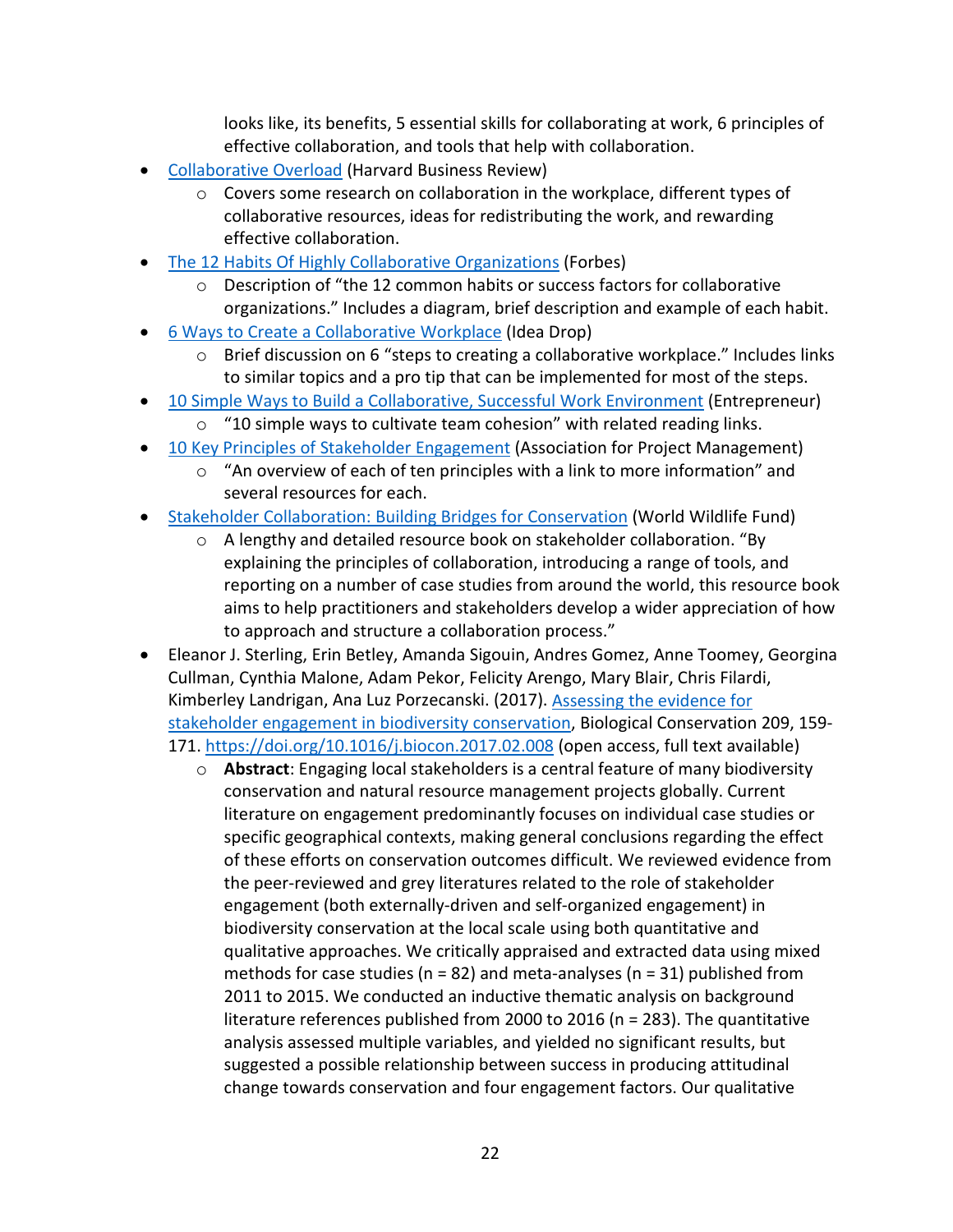analysis identified six dimensions of engagement processes that are critical for successful outcomes when a project is externally-driven, and suggests that understanding of governance and social-cultural context plays an important role in all types of stakeholder engagement efforts. Finally, we reflect on the effectiveness of relying primarily on evidence available from published literature to understand links between conservation and stakeholder engagement, in particular with regard to self-organized engagement.

- [Engage Key Internal and External Partners and Stakeholders throughout the Process](https://www.conservationgateway.org/Documents/Std2EngagePartnersStakeholdersFeb06.pdf) (Standard 2 from Ecoregional Assessment and Biodiversity Vision Toolbox)
	- $\circ$  Guidance on how to conduct a stakeholder analysis; and "assessment of the most critical and influential stakeholders and partners and a strategy and timeline for engaging them." Includes case studies, tools, and resources.
- Decker, D.J., Raik, D.A., Carpenter, L.H. et al. [Collaboration for community-based wildlife](https://link.springer.com/article/10.1007/s11252-005-3264-6)  [management.](https://link.springer.com/article/10.1007/s11252-005-3264-6) Urban Ecosystems 8, 227–236 (2005). [https://doi.org/10.1007/s11252-](https://doi.org/10.1007/s11252-005-3264-6) [005-3264-6](https://doi.org/10.1007/s11252-005-3264-6)
	- o **Abstract**: Perhaps as remarkable as the general upsurge in public interest in wildlife over the last 30 years is the trend toward greater community-based wildlife management since the late 1980s. This paper discusses the challenges and opportunities at the local, community scale of collaboration for wildlife management. We explain how collaborative activity between the professional wildlife manager and community stakeholders can lead to improved identification of human-wildlife interactions and better understanding of wildlife-related impacts that are of primary management concern in the community. Community-based collaborative decision making can also effectively result in the specification of management actions that are acceptable to a community. Furthermore, agency-community collaboration can lead to comanagement that goes beyond stakeholder input or involvement in decision making about management objectives and actions, and includes appropriate sharing of responsibility for implementation and evaluation. A growing role for the wildlife agency in such situations is facilitating the development of local capacity by filling information and process needs so that individuals and groups in a community can participate effectively in collaborative efforts appropriate to the necessary level of agency-community engagement. This opportunity for the wildlife profession promises to be rewarding and have lasting positive influence on communities for the benefit of wildlife management. However, most agencies cannot address every issue at a community level. Public wildlife managers need guidelines for judgment about when to engage in community-based wildlife management. They need to assess various risks associated with not engaging in a particular issue and to prioritize the potential situations where various degrees of community engagement may be desirable. This paper highlights these intriguing challenges and opportunities associated with community-based wildlife management.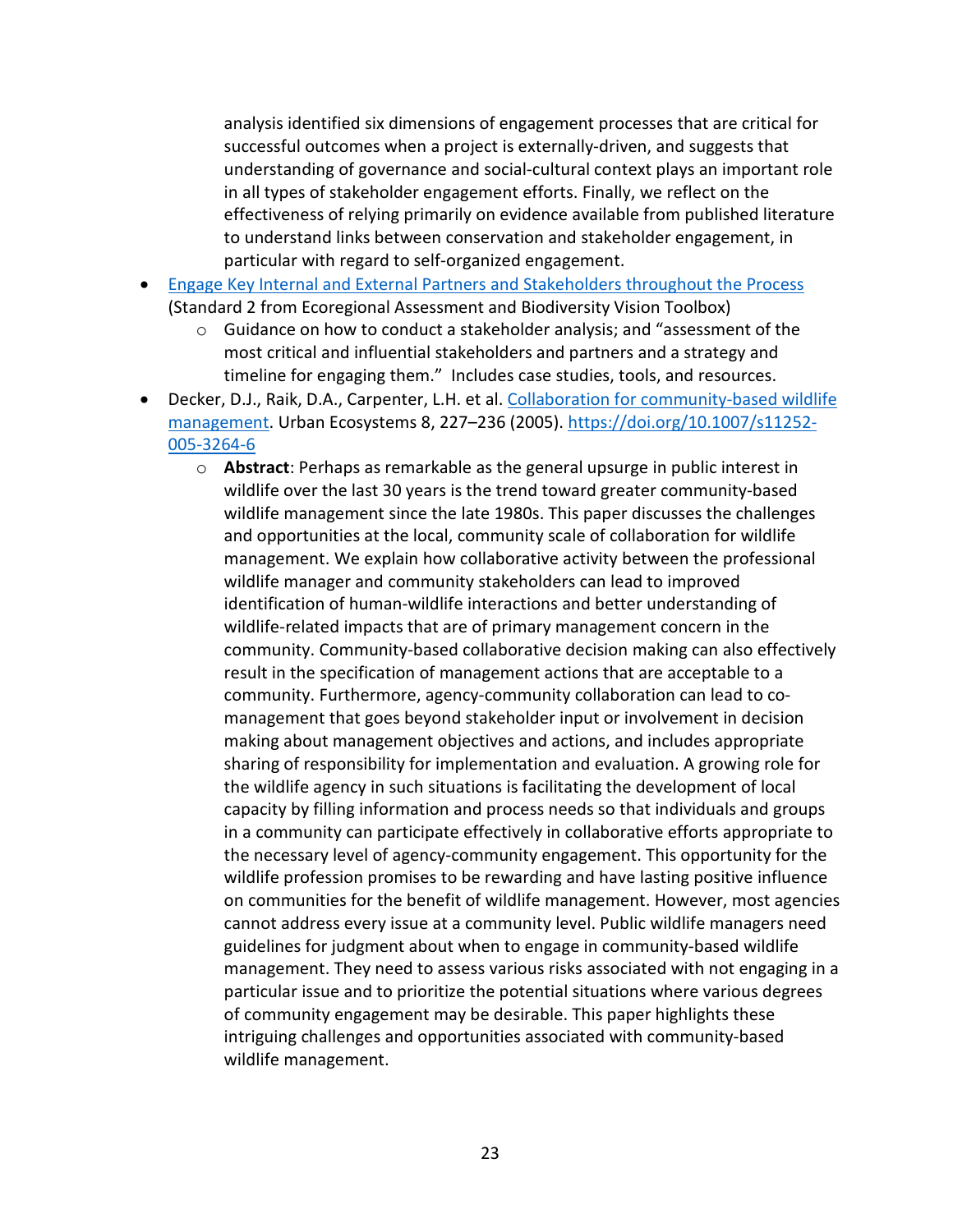- Tania M. Schusler, Daniel J. Decker & Max J. Pfeffer (2003) [Social Learning for](https://www.tandfonline.com/doi/abs/10.1080/08941920390178874)  [Collaborative Natural Resource Management,](https://www.tandfonline.com/doi/abs/10.1080/08941920390178874) Society & Natural Resources, 16:4, 309- 326, DOI: [10.1080/08941920390178874](https://doi.org/10.1080/08941920390178874)
	- o **Abstract**: This article contributes to understanding about the potential and limitations of social learning for collaborative natural resource management. Participants in a deliberative planning process involving a state agency and local communities developed common purpose and collaborative relationships, two requisites of comanagement. Eight process characteristics fostered social learning: open communication, diverse participation, unrestrained thinking, constructive conflict, democratic structure, multiple sources of knowledge, extended engagement, and facilitation. Social learning is necessary but not sufficient for collaborative management. Other requisites for comanagement, including capacity, appropriate processes, appropriate structures, and supportive policies, are necessary to sustain joint action.
- T. Bruce Lauber, Nancy A. Connelly, Jeff Niederdeppe & Barbara A. Knuth (2014) [Collaborative Management and Public Trust Responsibilities: A Help or a Hindrance?,](https://www.tandfonline.com/doi/abs/10.1080/10871209.2014.936067) Human Dimensions of Wildlife, 19:5, 458-468, DOI: 10.1080/10871209.2014.936067
	- o **Abstract**: We consider the implications of public trust administration principles for collaborative fish and wildlife management. Collaboration can increase the capacity of agencies to provide fish- and wildlife-related benefits but increases the ties of agencies to some stakeholders—potentially privileging those stakeholders' needs. We conducted two case studies of collaborative management in which we identified ways that collaboration enhanced and detracted from agencies' capacities. We found that collaboration led to benefits for agencies, but that agencies had to make tradeoffs in the goals and objectives they pursued. With regard to meeting public trust responsibilities, we hypothesized that: (a) agencies gain from collaboration when they do not have the capacity to provide a certain type of fish- or wildlife-related benefit on their own; but (b) it is more challenging for agencies to provide benefits through collaborative efforts when they work with organizations that have goals that differ considerably from their own.
- Doyle-Capitman, C.E. & Decker, D.J. (2018). Facilitating Local Stakeholder Participation in [Collaborative Landscape Conservation Planning: A Practitioners' Guide.](https://ecommons.cornell.edu/bitstream/handle/1813/58760/Doyle-Capitman%20&%20Decker_Local%20Stakeholder%20Participation%20PG_online%20version.pdf?sequence=2&isAllowed=y) Human Dimensions Research Unit Publ. Series 17-12. Dept. of Nat. Resources., Coll. Agric. and Life Sci.,Cornell Univ., Ithaca, NY. (Full text PDF)
	- o **Overview**: This document provides guidance on integrating local stakeholder participation and social data into collaborative landscape conservation (CLC) planning. CLC is a conservation model intended to address geographically broad environmental challenges. The model relies on collaborative decision making among diverse conservation partners that span jurisdictional boundaries. Local stakeholders are organizations, networks, and individuals that have direct administrative authority over resource use and management, and influence over social and political resources necessary to support conservation actions. These stakeholders are therefore instrumental to implementing conservation actions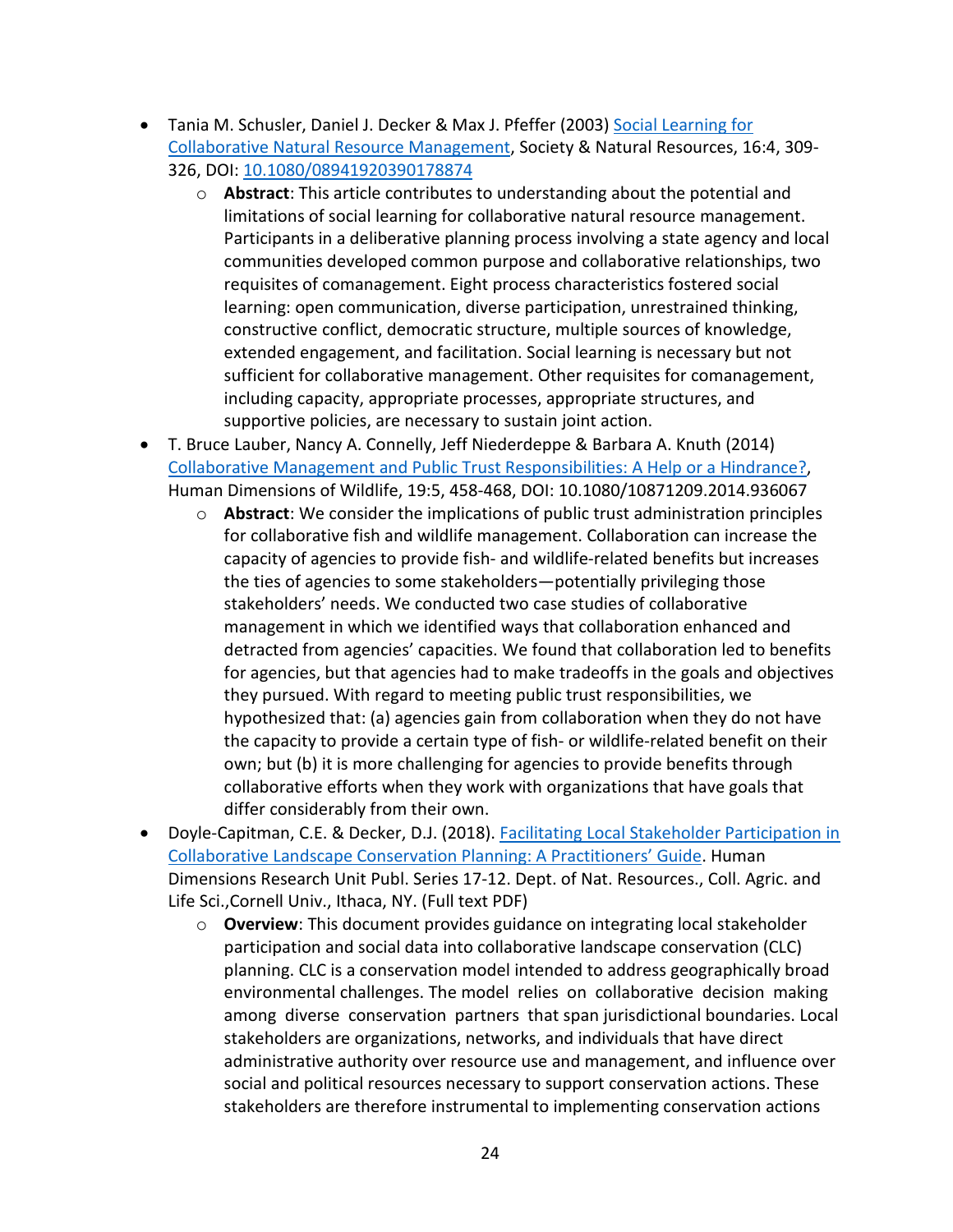needed to accomplish CLC goals. Social data relates to the values, beliefs, interests, concerns, needs, knowledge, preferences, cognitive traits, demographics, and behavioral tendencies of people living within landscapes targeted for conservation.

- T. Bruce Lauber, Richard C. Stedman, Daniel J. Decker, Barbara A. Knuth & Carrie N. Simon (2011) [Social Network Dynamics in Collaborative Conservation,](https://www.tandfonline.com/doi/abs/10.1080/10871209.2011.542556) Human Dimensions of Wildlife, 16:4, 259-272, DOI: 10.1080/10871209.2011.542556
	- o **Abstract**: Our research explored patterns in the development of social networks serving as the foundation for collaborative conservation. We conducted four case studies of conservation efforts associated with State Wildlife Action Plans in the United States. Data were collected on conservation objectives, key players, and their roles and interactions. Networks evolved through identifiable phases, which we labeled: organizational loyalty, reconsideration, partnership formation, and partnership utilization. During the partnership formation phase, networks had well-defined memberships, relied on structured opportunities for interaction and dialogue, and devoted attention to rules for dialogue. This phase was particularly important in contexts with multiple actors with diverse interests. In the partnership utilization phase, network memberships became more open, relied less on structured opportunities for interaction, and dialogue and decision-making became less formal. Our results can inform efforts to foster collaborative conservation.
- T. Bruce Lauber & Daniel J. Decker (2011) [Developing Adaptability: The Promise and](https://www.tandfonline.com/doi/abs/10.1080/10871209.2011.585437)  [Pitfalls of Collaborative Conservation,](https://www.tandfonline.com/doi/abs/10.1080/10871209.2011.585437) Human Dimensions of Wildlife, 16:4, 219-221, DOI: [10.1080/10871209.2011.585437](https://doi.org/10.1080/10871209.2011.585437)
	- o No Abstract Available
- Leong, K.M., Decker, D.J., Lauber, T.B., Raik, D.B. and Siemer, W.F. (2009), "Chapter 9 [Overcoming jurisdictional boundaries through stakeholder engagement and](https://www.emerald.com/insight/content/doi/10.1108/S1057-1922(2009)0000014012/full/html)  [collaborative governance: Lessons learned from white-tailed deer management in the](https://www.emerald.com/insight/content/doi/10.1108/S1057-1922(2009)0000014012/full/html)  [U.S.](https://www.emerald.com/insight/content/doi/10.1108/S1057-1922(2009)0000014012/full/html)", Andersson, K., Lehtola, M., Eklund, E. and Salmi, P. (Ed.) Beyond the Rural-Urban Divide: Cross-Continental Perspectives on the Differentiated Countryside and its Regulation (Research in Rural Sociology and Development, Vol. 14), Emerald Group Publishing Limited, Bingley, pp. 221-247. [https://doi.org/10.1108/S1057-](https://doi.org/10.1108/S1057-1922(2009)0000014012) [1922\(2009\)0000014012](https://doi.org/10.1108/S1057-1922(2009)0000014012)
	- $\circ$  "The chapter goes beyond many existing approaches to public participation and governance and presents interesting findings related to exurbanized and protected areas in the USA."
- Decker, D.J., Raik, D.A., Carpenter, L.H. *et al.* [Collaboration for community-based wildlife](https://www.researchgate.net/publication/277718528_Collaboration_for_community-based_wildlife_management)  [management.](https://www.researchgate.net/publication/277718528_Collaboration_for_community-based_wildlife_management) *Urban Ecosyst* 8**,** 227–236 (2005). [https://doi.org/10.1007/s11252-005-](https://doi.org/10.1007/s11252-005-3264-6) [3264-6.](https://doi.org/10.1007/s11252-005-3264-6)
	- o **Abstract**: We used satellite land cover data and the program FRAGSTATS to quantify land cover types and calculate the amount of forest edge available in suburban and rural regions of northeastern and northwestern Massachusetts. Cover categories included forest cover, open canopy vegetation, and non-deer habitat. We calculated all edge segments where forest cover abutted open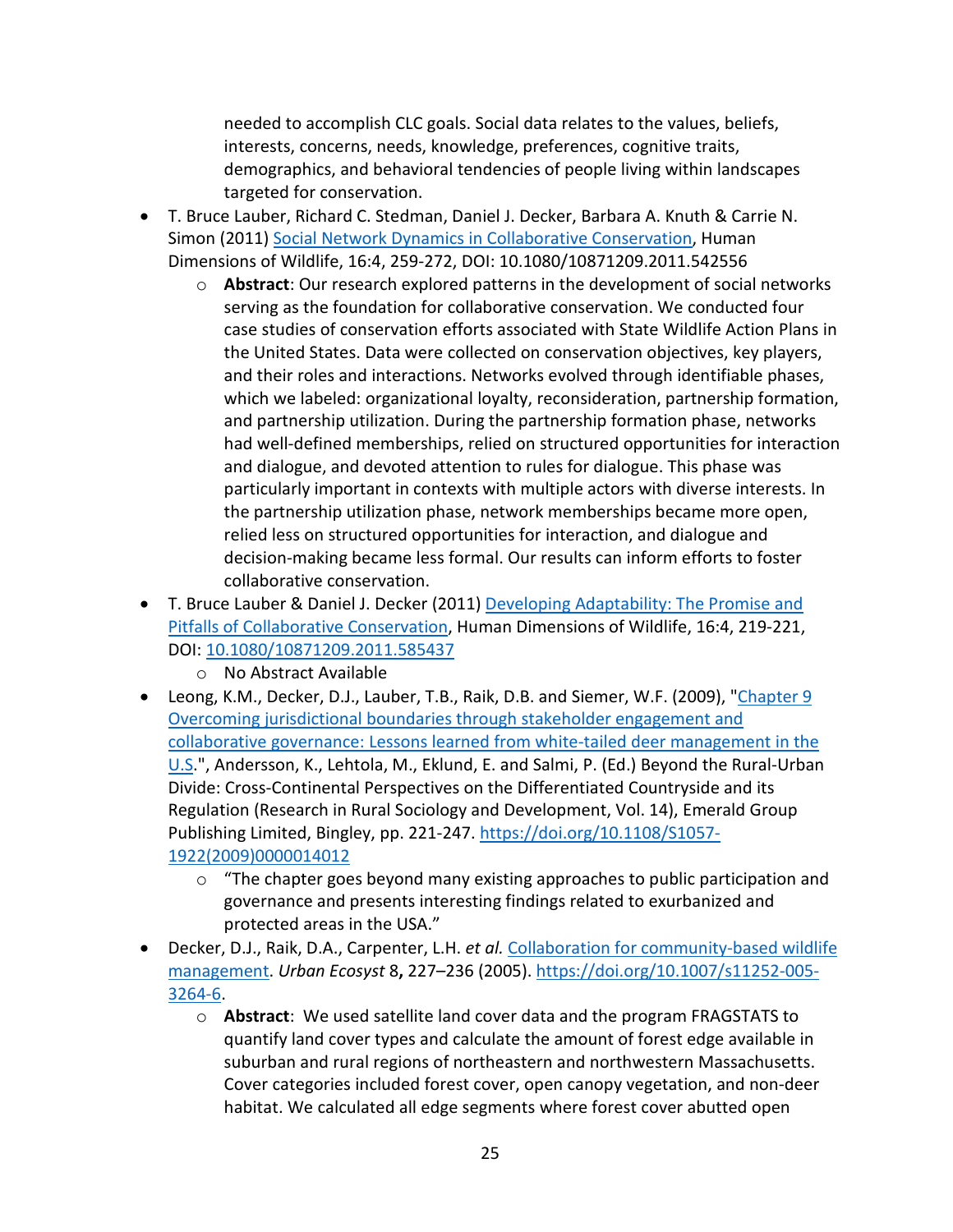canopy cover. Our open canopy vegetation category was calculated both with and without low intensity suburban development. We then compared these findings to movement data from 53 (13 males, 40 females) adult radio-marked white-tailed deer *Odocoileus virginianus* monitored biweekly and diurnally from January 2001 to January 2003. The range of movements of suburban deer in eastern Massachusetts showed no difference to that of suburban deer in western Massachusetts ( $P = 0.7$ ). However, the ranges for suburban deer in both eastern and western Massachusetts were 10 times less than those of deer in rural western Massachusetts (*P* = 0.001).Our findings suggest that landscape configuration, as described by the amount and distribution of edge due to suburban development, which is related to the amount and distribution of resources such as food and cover, affects migratory behavior of white-tailed deer, allows deer to have smaller ranges, and contributes to high deer densities. Inclusion of suburban edge in habitat models will increase our understanding of deer-habitat relationships for management of deer in urbanizing environments.

#### **25. Be humble and respectful: Demonstrate politeness, deference and humility when working with others, thereby avoiding appearing self-important or better than others.**

- [6 Ways Humility Can Make You A Better Leader](https://www.fastcompany.com/3034144/6-ways-humility-can-make-you-a-better-leader) (Fast Company)
	- $\circ$  "Some narcissistic business leaders are treated like rock stars. But leaders who are humble and admit mistakes outshine them all." Brief read on how to "use humility to be more effective in six ways."
- [13 Habits Of Humble People](https://www.forbes.com/sites/jeffboss/2015/03/01/13-habits-of-humble-people/#1368f20449d5) (Forbes)
	- o "To help identify what humble looks like (and how you can adopt greater humility for yourself. After all, who doesn't need greater humility?), here are 13 habits of humble people."
- [The Importance of Practicing Humility at Work](https://idealistcareers.org/humility-at-work/) (Idealist Careers)
	- $\circ$  Brief read on what humility is, actions of humble leaders, positive impact of humble leaders, and tips on how to be more humble.
- Argandona, A. [Humility in Management.](https://link.springer.com/article/10.1007/s10551-014-2311-8) Journal of Business Ethics 132, 63–71 (2015). <https://doi.org/10.1007/s10551-014-2311-8>
	- o **Abstract**: Although virtues have gained a firm presence in the theory and practice of corporate management, humility is not ranked as one the chief virtues in the business world. In spite of this, it is an important virtue, contributing to the manager's moral and professional quality and the development of the company's human team. This paper explains the basic traits of humility in general and how they manifest in the manager's life and profession, and shows, within the ethics of virtues, that it is not just a personal desideratum but a fundamental quality of a good manager and good management.
- [The 3 Types of Humility That Impact Your Leadership](https://www.leadershipnow.com/leadingblog/2020/04/the_3_types_of_humility_that_i.html) (Leadership Now)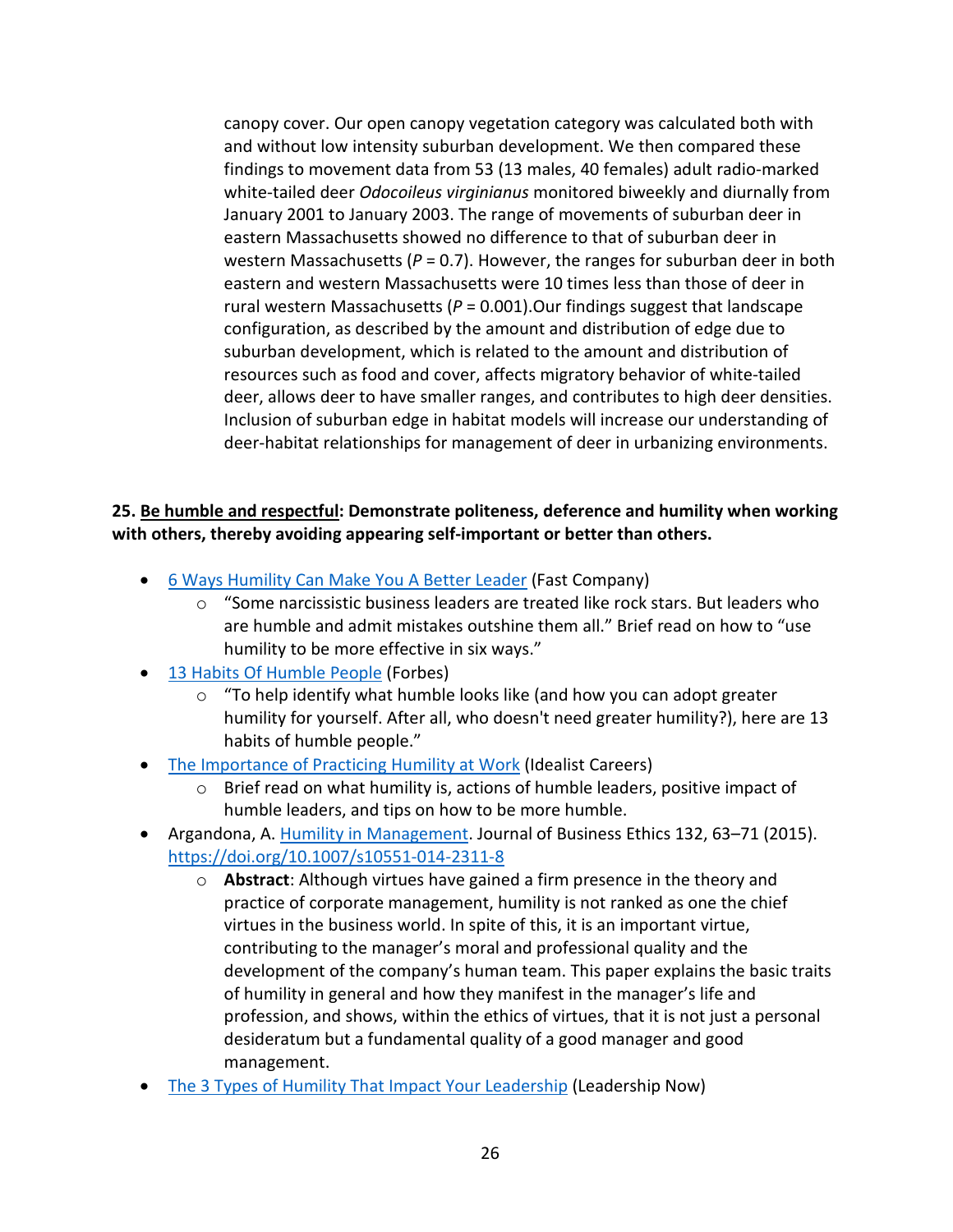$\circ$  Description of 3 types of humility: 1) intellectual, 2) moral, and 3) personal. "It gives one a multi-faceted picture of humility and how we might cultivate this quality more fully in our lives."

#### **26. Be transparent, truthful and honest: Use open and candid communication, lacking obfuscation or deceit, and behaving in a way that demonstrates honesty.**

- Clements, H.S.; Selinske, M.J.; Archibald, C.L.; Cooke, B.; Fitzsimons, J.A.; Groce, J.E.; Torabi, N.; Hardy, M.J. Fairness and Transparency Are Required for the Inclusion of [Privately Protected Areas in Publicly Accessible Conservation Databases.](https://www.mdpi.com/2073-445X/7/3/96/htm) Land 2018, 7, 96. (full article PDF)
	- o **Abstract**: There is a growing recognition of the contribution that privately-owned land makes to conservation efforts, and governments are increasingly counting privately protected areas (PPAs) towards their international conservation commitments. The public availability of spatial data on countries' conservation estates is important for broad-scale conservation planning and monitoring and for evaluating progress towards targets. Yet there has been limited consideration of how PPA data is reported to national and international protected area databases, particularly whether such reporting is transparent and fair (i.e., equitable) to the landholders involved. Here we consider PPA reporting procedures from three countries with high numbers of PPAs—Australia, South Africa, and the United States—illustrating the diversity within and between countries regarding what data is reported and the transparency with which it is reported. Noting a potential tension between landholder preferences for privacy and security of their property information and the benefit of sharing this information for broader conservation efforts, we identify the need to consider equity in PPA reporting processes. Unpacking potential considerations and tensions into distributional, procedural, and recognitional dimensions of equity, we propose a series of broad principles to foster transparent and fair reporting. Our approach for navigating the complexity and context-dependency of equity considerations will help strengthen PPA reporting and facilitate the transparent integration of PPAs into broader conservation efforts.
- Ford JK, Riley SJ, Lauricella TK and Van Fossen JA (2020) Factors Affecting Trust Among [Natural Resources Stakeholders, Partners, and Strategic Alliance Members: A Meta-](https://www.frontiersin.org/articles/10.3389/fcomm.2020.00009/full)[Analytic Investigation.](https://www.frontiersin.org/articles/10.3389/fcomm.2020.00009/full) *Frontiers in Communication* 5:9. doi: 10.3389/fcomm.2020.00009 (full article)
	- o **Abstract**: Trust, defined as a willingness of one entity (e. g., stakeholders) to be vulnerable to the discretionary actions of another (e.g., a wildlife management agencies), is a key attribute of effective environmental management. A lack of clarity about which factors matter most in developing and sustaining trust creates an impediment to good governance. Our objective was to derive a set of antecedents of trust from research reported in peer-reviewed literature in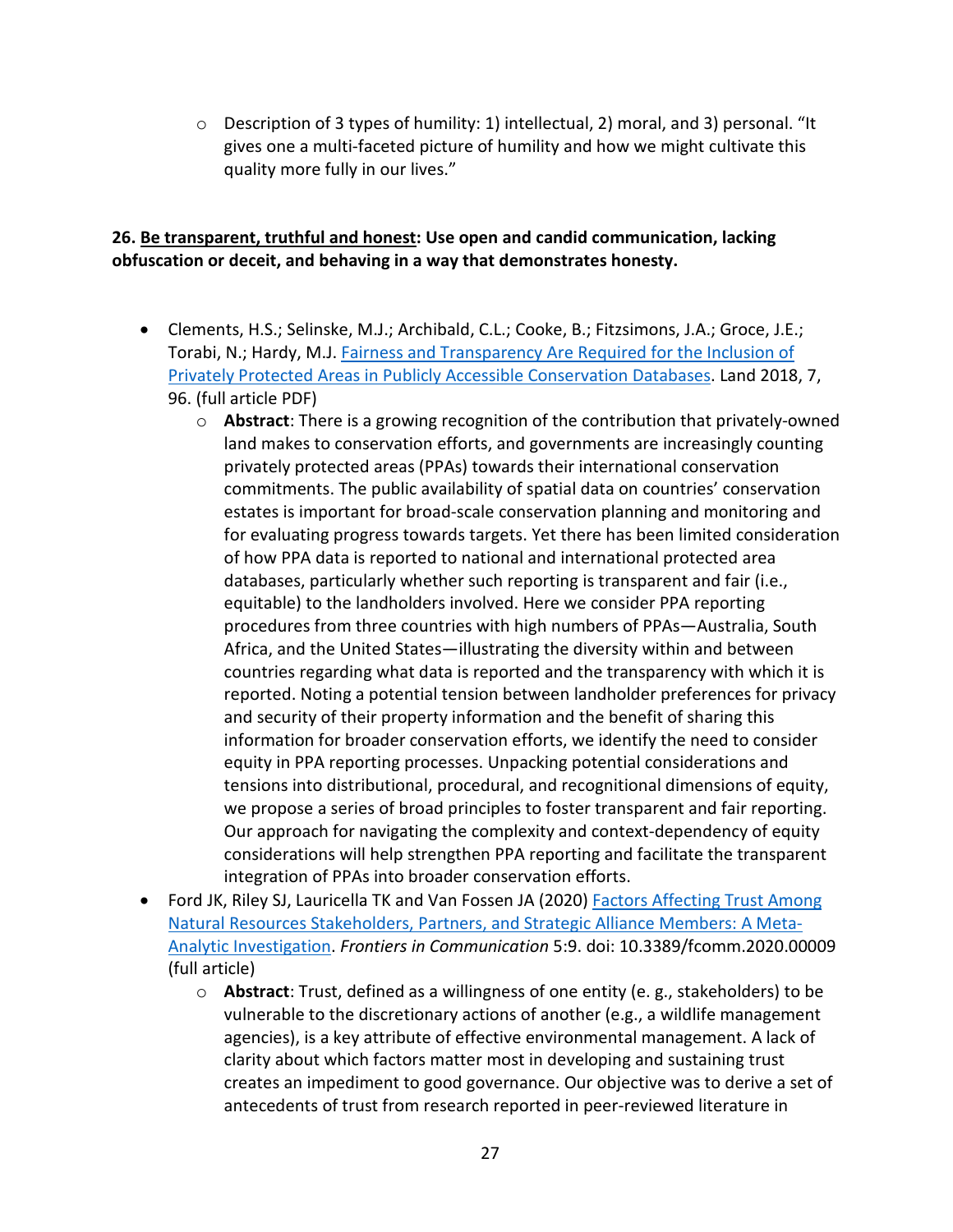natural resource and environmental science, management and policy domains. We conducted a meta-analysis of the relationships between trust and seven antecedents: reputation, communication, shared norms, and values, cooperation/support, negative past behaviors, satisfaction with/quality of services, and fairness. We also examined whether relationships between antecedents and trust differ depending on whether the target of trust is a specific person or the organization as an entity, as well as whether the relationship with the referent of trust is horizontal (i.e., between natural resource agencies partnering together) or vertical (i.e., between stakeholders and agencies). Results provide estimates of relationships between each antecedent and trust, as well as the relative importance of the antecedents in predicting trust. We conclude by evaluating the state of the literature on trust and providing recommendations for future research.

- Riley, S.J., Ford, J.K., Triezenberg, H.A. and Lederle, P.E. (2018), [Stakeholder trust in a](https://wildlife.onlinelibrary.wiley.com/doi/full/10.1002/jwmg.21501)  [state wildlife agency.](https://wildlife.onlinelibrary.wiley.com/doi/full/10.1002/jwmg.21501) Journal of Wildlife Management, 82: 1528-1535. <https://doi.org/10.1002/jwmg.21501> (Full article)
	- o **Abstract**: Trust in science and government regulatory agencies (e.g., state wildlife agencies) is a growing issue among wildlife managers and administrators who are attempting to engage stakeholders and develop effective, public wildlife conservation. However, a paucity of research has investigated attributes affecting stakeholder trust in wildlife agencies. We proposed a theoretical model of 2 key factors that can affect levels of trust: procedural fairness and technical competency. We used structured equation modeling to examine the influence of these factors on trust in a state wildlife agency by a prominent wildlife stakeholder, licensed hunters ≥18 years old. We tested the model with results from a mail‐back questionnaire (n = 2,708 respondents, 39.6% response rate) about trust in the Michigan Department of Natural Resources' Wildlife Division. The respondent population closely reflected Michigan's population of hunting license-holders regarding demographic and geographic composition. The modified measurement model fit the data well, supporting the uniqueness of the procedural fairness, technical competency, and trust measures. The test of the structural model indicted that stakeholder perceptions of procedural fairness and technical competence exhibited by agency personnel positively influenced trust; however, the coefficient for procedural fairness was nearly 4 times greater than that of perceived technical competence of personnel. Perceived congruency of values between stakeholders and the agency was the most important modifier of the relationship of fairness and competency on trust. Our findings identify influential pathways wildlife professionals generally and state wildlife agencies specifically can take to strengthen stakeholders' trust and confidence in their agencies. The complexity of public wildlife management ensures that there always will be factors affecting trust in state wildlife agencies for which agencies can do little about. Yet, development of decisions processes perceived by stakeholders to be fair and transparent and investment in agency personnel with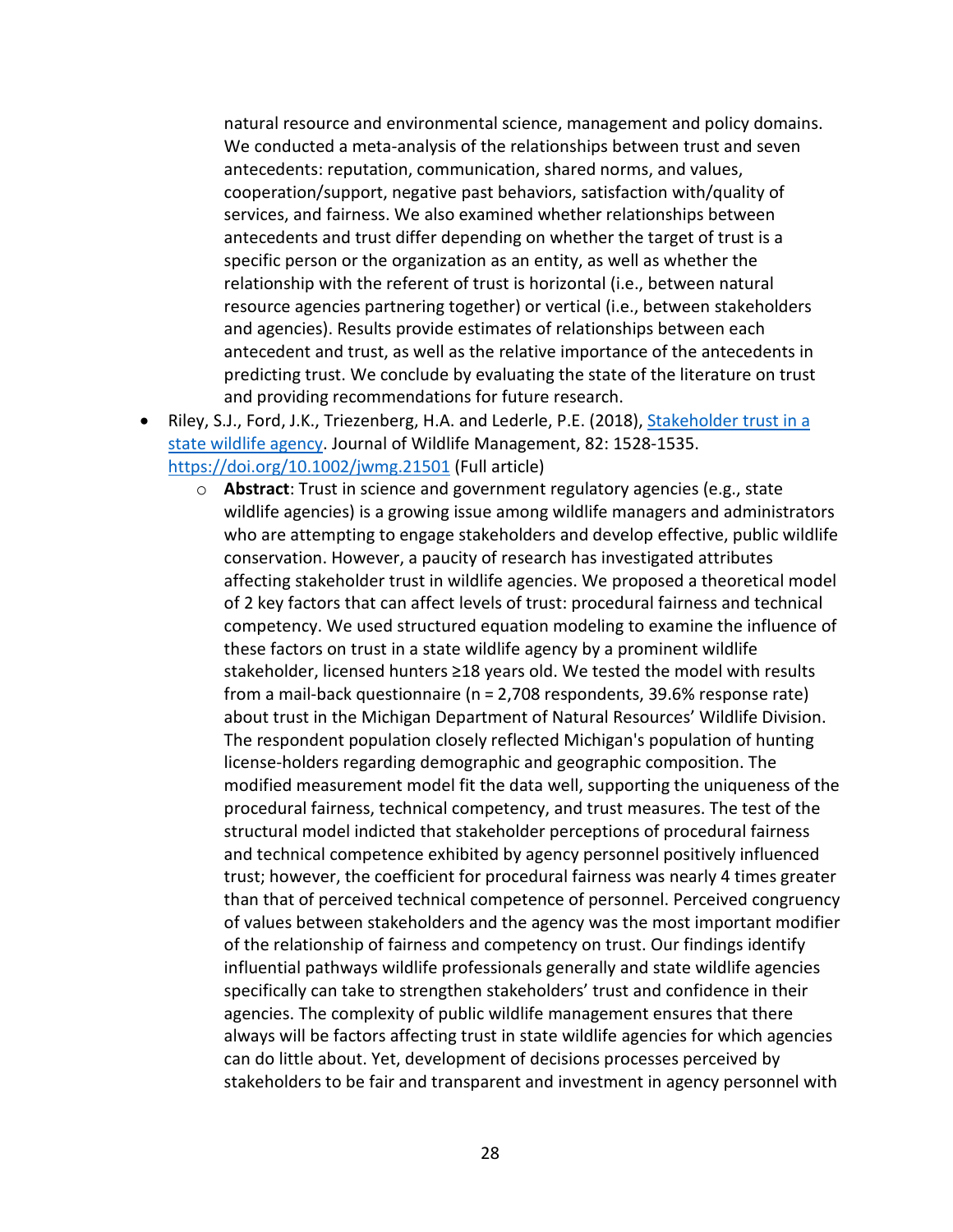skills in stakeholder engagement likely will be effective ways to foster trust and confidence in state wildlife agencies.

- B. A. Rudolph & S. J. Riley (2014[\) Factors Affecting Hunters' Trust and Cooperation,](https://www.tandfonline.com/doi/abs/10.1080/10871209.2014.939314) Human Dimensions of Wildlife, 19:5, 469-479, DOI: [10.1080/10871209.2014.939314](https://doi.org/10.1080/10871209.2014.939314)
	- o **Abstract**: North American wildlife is treated as a public trust resource (PTR), managed for the benefit of all people by government. Wildlife managers historically used restrictive regulations and enforced compliance to recover many species. Present-day societal needs include reducing some abundant game populations. Hunters often oppose this objective, creating tension between managing PTRs and gaining trust of hunters upon whose cooperation management depends. We assessed effects of normative and personal gains on cooperation of hunters through their purchase of antlerless deer licenses and their trust in the agency regarding bovine tuberculosis eradication from Michigan white-tailed deer. Logit modeling of hunter survey data indicated trust was influenced by procedural justice and personal gains. Only a single procedural justice variable was a statistically significant cooperation predictor. Findings suggest agencies may gain trust more readily than cooperation through procedurally just exercise of authority. Additional research is needed to identify meaningful gains associated with trust.
- Bennett, NJ, Di Franco, A, Calò, A, et al. [Local support for conservation is associated with](https://conbio.onlinelibrary.wiley.com/doi/full/10.1111/conl.12640)  [perceptions of good governance, social impacts, and ecological effectiveness.](https://conbio.onlinelibrary.wiley.com/doi/full/10.1111/conl.12640) *Conservation Letters*. 2019; 12:e12640.<https://doi.org/10.1111/conl.12640> (Full article)
	- o **Abstract**: Local support is important for the longevity of conservation initiatives. The literature suggests that perceptions of ecological effectiveness, social impacts, and good governance will influence levels of local support for conservation. This paper examines these relationships using data from a survey of small-scale fishermen in 11 marine protected areas from six countries in the Mediterranean Sea. The survey queried small-scale fishermen regarding perceptions and support for conservation. We constructed composite scores for three categories of perceptions—ecological effectiveness, social impacts, and good governance—and tested the relationship with levels of support using ordinal regression models. While all three factors were positively correlated with support for conservation, perceptions of good governance and social impacts were stronger predictors of increasing support. These findings suggest that employing good governance processes and managing social impacts may be more important than ecological effectiveness for maintaining local support for conservation.
- [A Culture of Trust Needs Transparency](https://www.inspired-executives.com/a-culture-of-trust-needs-transparency/) (Inspired Executives)
	- o Discussion of the status quo of trust in organizations, 5 things that can happen in a culture of trust and transparency, as well as how to build and nurture a trustbased work environment.
- [The Three T's of Leadership: Transparency, Truth and Trust](https://blogs.iu.edu/iuitlc/2019/02/12/the-three-ts-of-leadership-transparency-truth-and-trust/) (Indiana University)
	- o "As leaders, we must create the conditions our staff need to succeed, trust them to do so, and verify that they have done so – all in the context of open,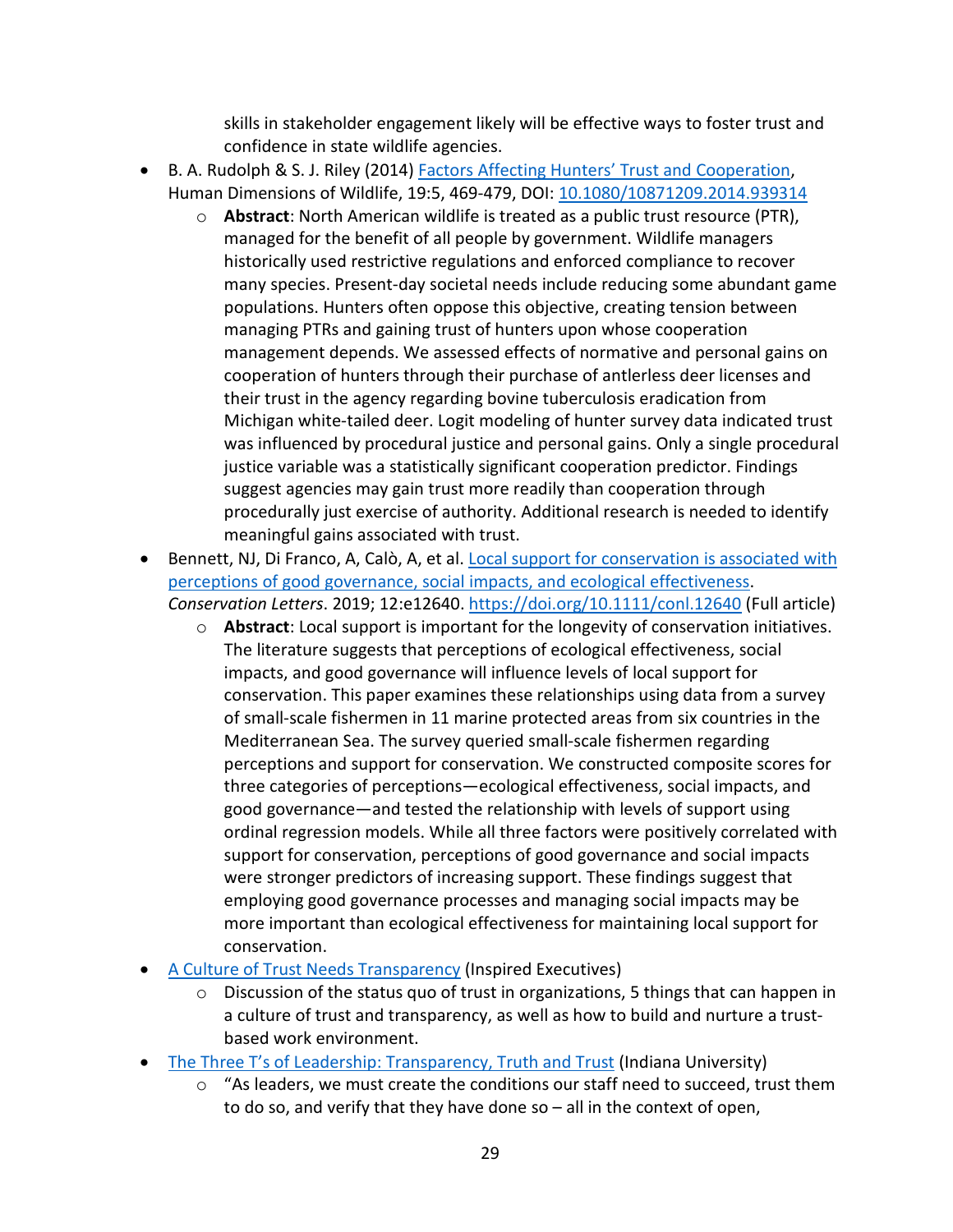transparent and truthful communication. By applying the principles of transparency, truth and trust throughout our work, I believe that we will become better leaders who will help ensure our teams' success."

- [Honesty and Transparency in](https://www.nrpa.org/parks-recreation-magazine/2018/june/honesty-and-transparency-in-parks-and-recreation/) Parks and Recreation (National Recreation and Park Association)
	- o Brief conversational article about the importance of honesty and transparency. "Overall, honesty is important in the workplace as in anything you do. As a manager or future leader, cultivate a culture of honesty within the workplace."
- [Transparent Team Communication: Why and How to Embrace It](https://blogin.co/blog/transparent-team-communication-why-and-how-to-embrace-it-69/) (Blog In)
	- $\circ$  Summary article that defines transparency, lists 5 characteristics of transparent communication, 7 benefits of open and honest communication, and 7 ways teams encourage transparency.
- [Creating Transparency in the Workplace: How to Get Started](https://www.bamboohr.com/blog/creating-transparency-in-workplace/) (Bamboo HR)
	- $\circ$  "In this comprehensive guide to transparency in the workplace, we'll show you how to harness this powerful managerial approach and the advantages that can follow." Defines transparency in the workplace, discusses the benefits of it, and provides some tips on how it can be improved.
- [9 Ways to Promote Transparency in a Non-Transparent Work Culture](https://www.liquidplanner.com/blog/9-ways-promote-transparency-non-transparent-work-culture/) (Liquid Planner)
	- o Brief read that defines transparency and provides "9 ways a mid-level project manager can promote transparency with colleagues in a closed office environment."

**27. Be compassionate, selfless and empathetic: Comprehend and genuinely identify with other people's beliefs, attitudes, difficulties and circumstances; assist others to overcome their problems and don't fear revealing your own vulnerability in so doing.**

- [How to Foster Compassion at Work Through Compassionate Leadership](https://positivepsychology.com/compassion-at-work-leadership/) (Positive Psychology)
	- o Detailed and lengthy article covering many aspects of compassion in the workplace including benefits, examples, research, compassionate leadership, and more.
- [Empathy Definition & Ways to Increase Your Empathy](https://www.cleverism.com/empathy-definition-ways-increase-empathy/) (Cleverism)
	- $\circ$  "In this article, we will show you: 1) empathy definition and how it is different from sympathy, 2) where empathy comes from, 3) the types of empathy, 4) why empathy is super important, and 5) how to increase and develop your empathy." Includes link to TEDx video on the power of empathy.
- [Empathy at Work: Developing Skills to Understand Other People](https://www.mindtools.com/pages/article/EmpathyatWork.htm) (Mind Tools)
	- $\circ$  "In this article, we explore what it really means to show empathy. We'll look at how a few simple actions can help us to create stronger connections, to build a culture of honesty and openness, and to make a real difference to the emotional well-being, and productivity, of our colleagues."
- [The Importance of Empathy in the Workplace](https://www.sbnonline.com/article/the-importance-of-empathy-in-the-workplace/) (Smart Business)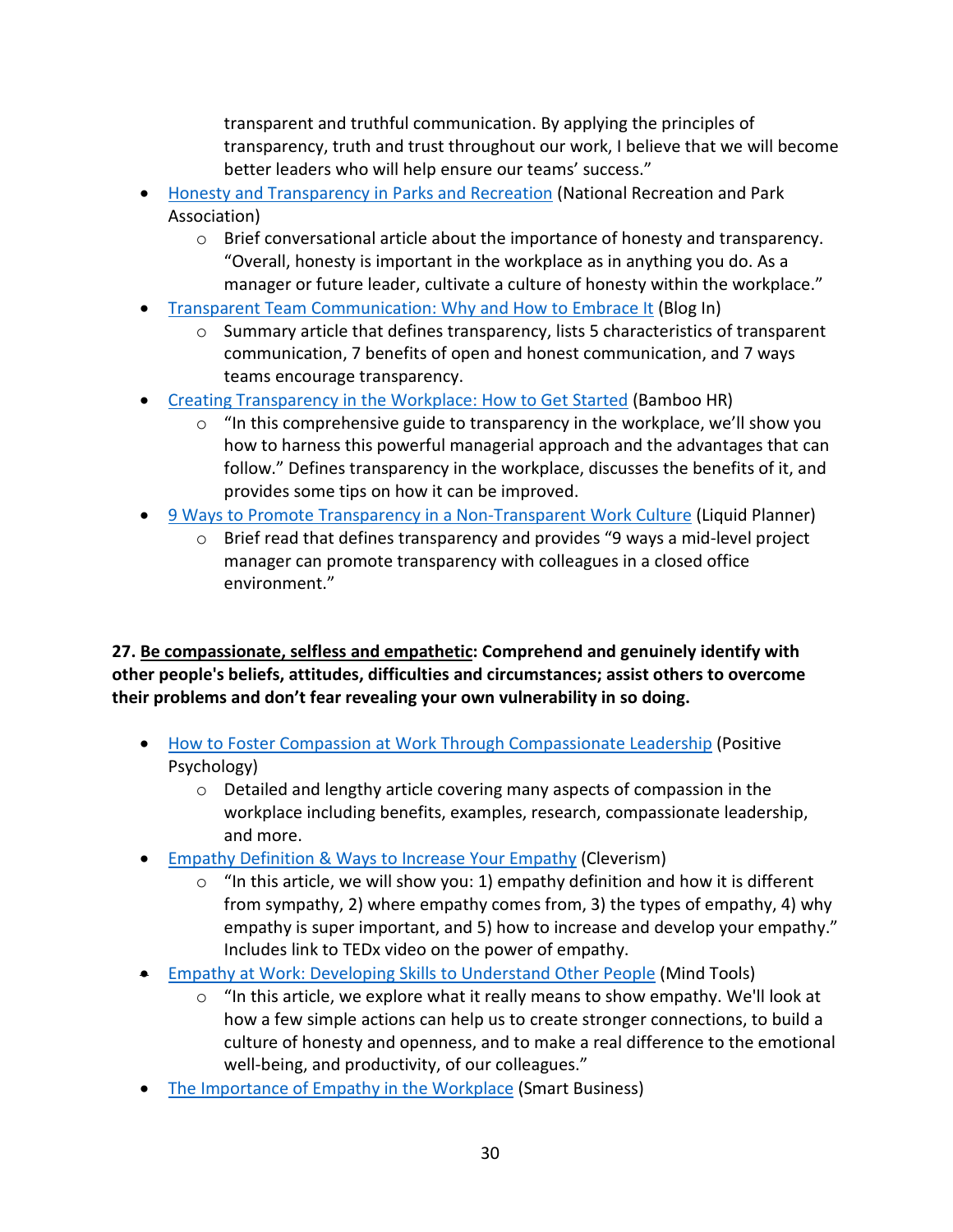- $\circ$  Brief read that poses "4 questions regarding the nature, role and benefits of empathy" to "facilitate a deeper understanding of the importance of empathy in the workplace."
- [Patience is a Virtue at Work](https://www.bos.com/inspired/patience-is-a-virtue-at-work/) (BOS)
	- $\circ$  "A few powerful ways you can learn to practice patience in the workforce and assist in creating a more productive and increasingly positive environment for both you and your colleagues."

#### **28. Be appreciative and supportive: Show gratitude for contributions to conservation made by others.**

- [How Gratitude Can Transform Your Workplace](https://greatergood.berkeley.edu/article/item/how_gratitude_can_transform_your_workplace) (Greater Good Magazine)
	- "From nonprofits to Fortune 500 companies, learn how organizations are embracing a culture of gratefulness." Covers the topics of why gratitude is so revolutionary, gratitude as a "gateway drug," and four keys to gratitude at work.
- [The Power of Gratitude in the Workplace](https://wethrive.net/blog/power-gratitude-workplace/) (WeThrive)
	- $\circ$  Brief article that summarizes gratitude in the workplace, discusses its benefits, and lists tips on how to implement it at work.
- [An Attitude of Gratitude](https://leadingedgeinst.com/attitude-of-gratitude/) (Leading Edge Institute)
	- $\circ$  Bulleted list of ways to show gratitude to others and some additional discussion about what happens in the workplace when an attitude of gratitude is not present.

**29. Be passionate about your work: Openly convey strong feelings (emotions and beliefs) about conservation generally and your work specifically; show courageousness and passion for your work but do so without intimidating others.**

- [Top 15 Reasons Why Passion at Work is Important](https://content.wisestep.com/passion-at-work/) (Wisestep)
	- $\circ$  Detailed article that covers why passion is important in the workplace, how to develop it, why it is important to find it, 15 reasons why it is important at work and myths about passion.
- [Is It Important to Be Passionate About Your Work?](http://www.hispanicpros.com/is-it-important-to-be-passionate-about-your-work) (Inspiring Social Innovation)
	- $\circ$  Brief article on how passion should be combined with other practices to be successful at work.
- [How to Rekindle Your Passion for Work](https://www.hongkiat.com/blog/rekindle-work-passion/) (Hongkiat)
	- $\circ$  "If you are one of those who would like to recover that long-lost devotion to your work, read on to find out how." Includes details on 10 ways to help find more passion in your work.

**30. Be optimistic and positive: Take a favorable view of events or conditions whenever possible and work in a way that expresses hope and confidence about the future.**